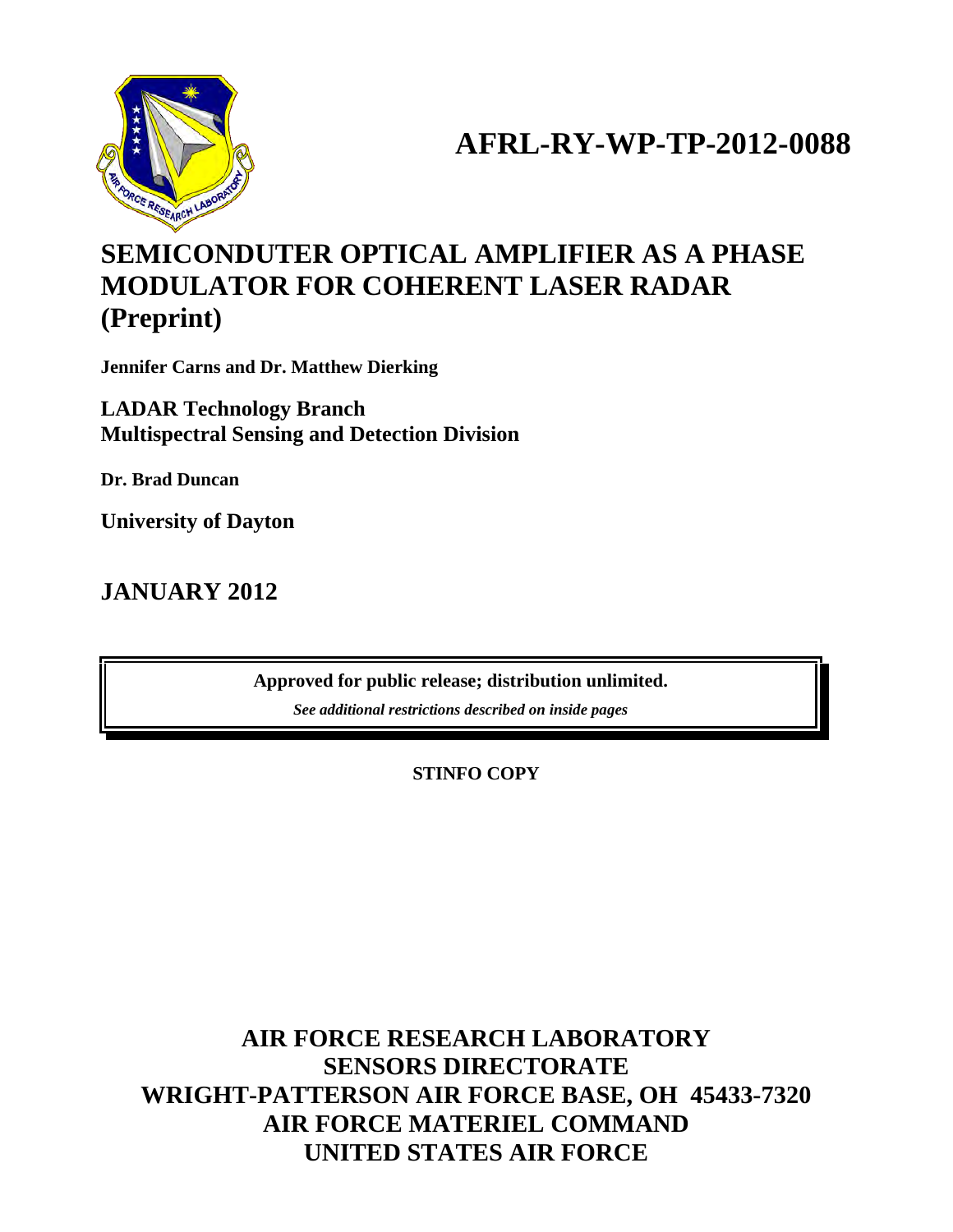### **NOTICE AND SIGNATURE PAGE**

Using Government drawings, specifications, or other data included in this document for any purpose other than Government procurement does not in any way obligate the U.S. Government. The fact that the Government formulated or supplied the drawings, specifications, or other data does not license the holder or any other person or corporation; or convey any rights or permission to manufacture, use, or sell any patented invention that may relate to them.

This report was cleared for public release by the Wright-Patterson Public Affairs Office and is available to the general public, including foreign nationals. Copies may be obtained from the Defense Technical Information Center (DTIC) (http://www.dtic.mil).

AFRL-RY-WP-TP-2012-0088 HAS BEEN REVIEWED AND IS APPROVED FOR PUBLICATION IN ACCORDANCE WITH THE ASSIGNED DISTRIBUTION STATEMENT.

\*//Signature//<br>
LAWRENCE J. BARNES<br>
TRIAN D. E Project Manager LADAR Technology Branch LADAR Technology Branch Multispectral Sensing and Detection Division Multispectral Sensing and Detection Division

BRIAN D. EWERT, Chief

//Signature//

TRACY W. JOHNSTON, Chief Multispectral Sensing and Detection Division Sensors Directorate

This report is published in the interest of scientific and technical information exchange, and its publication does not constitute the Government's approval or disapproval of its ideas or findings.

\*Disseminated copies will show "//signature//" stamped or typed above the signature blocks.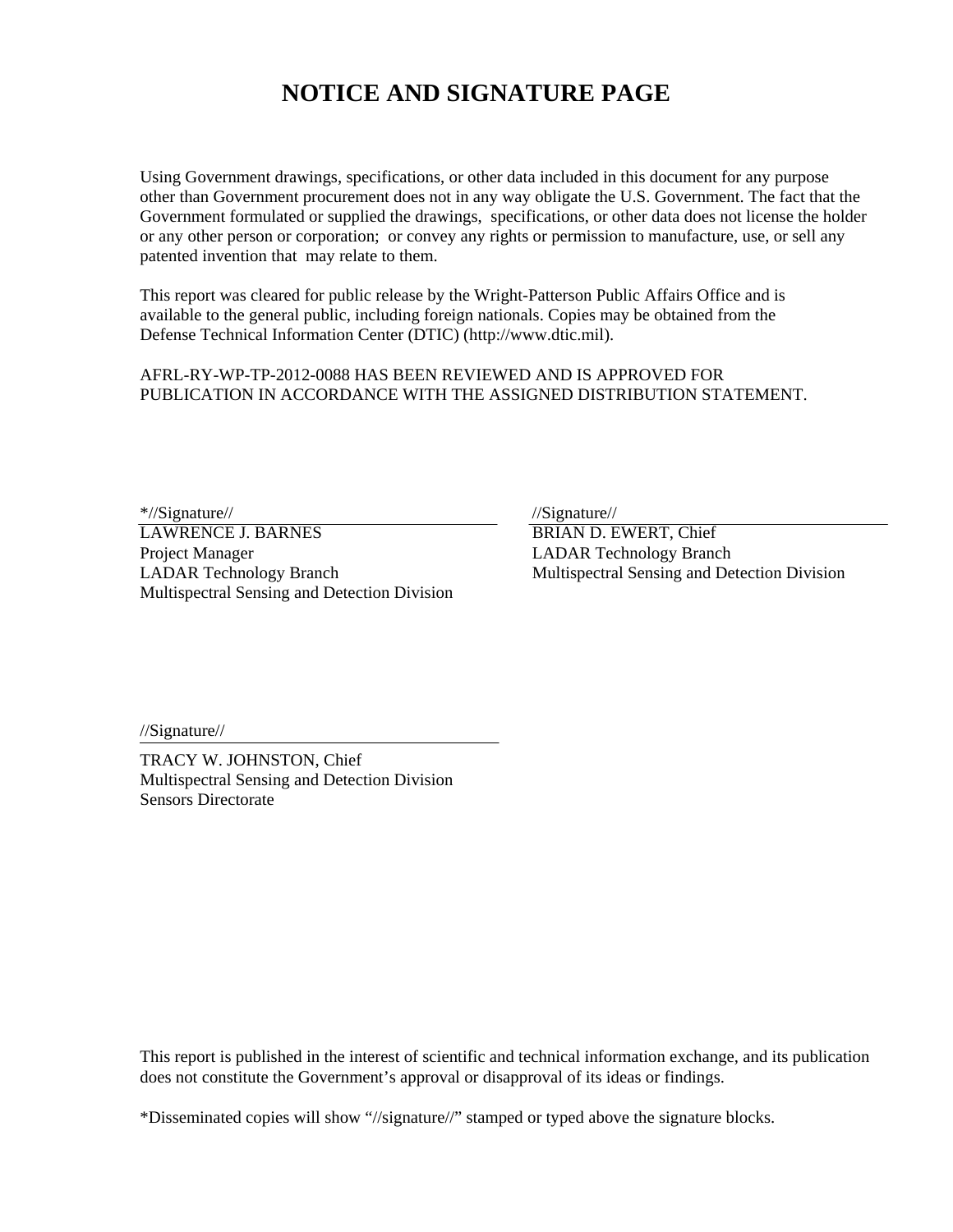| <b>REPORT DOCUMENTATION PAGE</b>                                                                                                                                                                                                                                                                                                                                                                                                                                                                                                                                                                                                                                                                                                                                                                                                                                                                                                                                   | Form Approved<br>OMB No. 0704-0188                                                            |                                       |                        |     |  |                                                                     |  |  |
|--------------------------------------------------------------------------------------------------------------------------------------------------------------------------------------------------------------------------------------------------------------------------------------------------------------------------------------------------------------------------------------------------------------------------------------------------------------------------------------------------------------------------------------------------------------------------------------------------------------------------------------------------------------------------------------------------------------------------------------------------------------------------------------------------------------------------------------------------------------------------------------------------------------------------------------------------------------------|-----------------------------------------------------------------------------------------------|---------------------------------------|------------------------|-----|--|---------------------------------------------------------------------|--|--|
| The public reporting burden for this collection of information is estimated to average 1 hour per response, including the time for reviewing instructions, searching existing data sources, gathering and<br>maintaining the data needed, and completing and reviewing the collection of information. Send comments regarding this burden estimate or any other aspect of this collection of information, including<br>suggestions for reducing this burden, to Department of Defense, Washington Headquarters Services, Directorate for Information Operations and Reports (0704-0188), 1215 Jefferson Davis Highway, Suite<br>1204, Arlington, VA 22202-4302. Respondents should be aware that notwithstanding any other provision of law, no person shall be subject to any penalty for failing to comply with a collection of information if it<br>does not display a currently valid OMB control number. PLEASE DO NOT RETURN YOUR FORM TO THE ABOVE ADDRESS. |                                                                                               |                                       |                        |     |  |                                                                     |  |  |
| 1. REPORT DATE (DD-MM-YY)                                                                                                                                                                                                                                                                                                                                                                                                                                                                                                                                                                                                                                                                                                                                                                                                                                                                                                                                          |                                                                                               | 2. REPORT TYPE                        |                        |     |  | 3. DATES COVERED (From - To)                                        |  |  |
| January 2012                                                                                                                                                                                                                                                                                                                                                                                                                                                                                                                                                                                                                                                                                                                                                                                                                                                                                                                                                       |                                                                                               | Journal Article Preprint              |                        |     |  | 01 December $2009 - 01$ December 2011                               |  |  |
| <b>4. TITLE AND SUBTITLE</b>                                                                                                                                                                                                                                                                                                                                                                                                                                                                                                                                                                                                                                                                                                                                                                                                                                                                                                                                       | 5a. CONTRACT NUMBER<br><b>IN-HOUSE</b>                                                        |                                       |                        |     |  |                                                                     |  |  |
| SEMICONDUTER OPTICAL AMPLIFIER AS A PHASE MODULATOR                                                                                                                                                                                                                                                                                                                                                                                                                                                                                                                                                                                                                                                                                                                                                                                                                                                                                                                | <b>5b. GRANT NUMBER</b>                                                                       |                                       |                        |     |  |                                                                     |  |  |
| FOR COHERENT LASER RADAR (Preprint)                                                                                                                                                                                                                                                                                                                                                                                                                                                                                                                                                                                                                                                                                                                                                                                                                                                                                                                                | <b>5c. PROGRAM ELEMENT NUMBER</b><br>62204F                                                   |                                       |                        |     |  |                                                                     |  |  |
| 6. AUTHOR(S)                                                                                                                                                                                                                                                                                                                                                                                                                                                                                                                                                                                                                                                                                                                                                                                                                                                                                                                                                       |                                                                                               |                                       |                        |     |  | <b>5d. PROJECT NUMBER</b>                                           |  |  |
| Jennifer Carns and Dr. Matthew Dierking (Multispectral Sensing and Detection                                                                                                                                                                                                                                                                                                                                                                                                                                                                                                                                                                                                                                                                                                                                                                                                                                                                                       |                                                                                               |                                       |                        |     |  | 2003                                                                |  |  |
| Division, LADAR Technology Branch (AFRL/RYMM)                                                                                                                                                                                                                                                                                                                                                                                                                                                                                                                                                                                                                                                                                                                                                                                                                                                                                                                      | <b>5e. TASK NUMBER</b>                                                                        |                                       |                        |     |  |                                                                     |  |  |
| Dr. Brad Duncan (University of Dayton)                                                                                                                                                                                                                                                                                                                                                                                                                                                                                                                                                                                                                                                                                                                                                                                                                                                                                                                             | 11                                                                                            |                                       |                        |     |  |                                                                     |  |  |
|                                                                                                                                                                                                                                                                                                                                                                                                                                                                                                                                                                                                                                                                                                                                                                                                                                                                                                                                                                    |                                                                                               |                                       |                        |     |  | <b>5f. WORK UNIT NUMBER</b>                                         |  |  |
|                                                                                                                                                                                                                                                                                                                                                                                                                                                                                                                                                                                                                                                                                                                                                                                                                                                                                                                                                                    |                                                                                               |                                       |                        |     |  | 2003112Y                                                            |  |  |
| 7. PERFORMING ORGANIZATION NAME(S) AND ADDRESS(ES)                                                                                                                                                                                                                                                                                                                                                                                                                                                                                                                                                                                                                                                                                                                                                                                                                                                                                                                 | 8. PERFORMING ORGANIZATION<br><b>REPORT NUMBER</b>                                            |                                       |                        |     |  |                                                                     |  |  |
| Multispectral Sensing and Detection Division<br>University of Dayton<br>LADAR Technology Branch (AFRL/RYMM)<br>Electro-Optics Program<br>300 College Park<br>Air Force Research Laboratory, Sensors Directorate<br>Wright-Patterson Air Force Base, OH 45433-7320<br>Dayton, OH, 45469-1620<br>Air Force Materiel Command, United States Air Force                                                                                                                                                                                                                                                                                                                                                                                                                                                                                                                                                                                                                 |                                                                                               |                                       |                        |     |  | AFRL-RY-WP-TP-2012-0088                                             |  |  |
| 9. SPONSORING/MONITORING AGENCY NAME(S) AND ADDRESS(ES)                                                                                                                                                                                                                                                                                                                                                                                                                                                                                                                                                                                                                                                                                                                                                                                                                                                                                                            | <b>10. SPONSORING/MONITORING AGENCY</b>                                                       |                                       |                        |     |  |                                                                     |  |  |
| Air Force Research Laboratory                                                                                                                                                                                                                                                                                                                                                                                                                                                                                                                                                                                                                                                                                                                                                                                                                                                                                                                                      | <b>ACRONYM(S)</b>                                                                             |                                       |                        |     |  |                                                                     |  |  |
| <b>Sensors Directorate</b>                                                                                                                                                                                                                                                                                                                                                                                                                                                                                                                                                                                                                                                                                                                                                                                                                                                                                                                                         |                                                                                               |                                       |                        |     |  | <b>AFRL/RYMM</b>                                                    |  |  |
| Wright-Patterson Air Force Base, OH 45433-7320<br>Air Force Materiel Command<br><b>United States Air Force</b>                                                                                                                                                                                                                                                                                                                                                                                                                                                                                                                                                                                                                                                                                                                                                                                                                                                     | <b>11. SPONSORING/MONITORING AGENCY</b><br><b>REPORT NUMBER(S)</b><br>AFRL-RY-WP-TP-2012-0088 |                                       |                        |     |  |                                                                     |  |  |
| <b>12. DISTRIBUTION/AVAILABILITY STATEMENT</b><br>Approved for public release; distribution unlimited.                                                                                                                                                                                                                                                                                                                                                                                                                                                                                                                                                                                                                                                                                                                                                                                                                                                             |                                                                                               |                                       |                        |     |  |                                                                     |  |  |
| <b>13. SUPPLEMENTARY NOTES</b><br>PAO Case Number: 88ABW 2012-1402, cleared 14 March 2012. This is a work of the U.S. Government and is not<br>subject to copyright protection in the United States.                                                                                                                                                                                                                                                                                                                                                                                                                                                                                                                                                                                                                                                                                                                                                               |                                                                                               |                                       |                        |     |  |                                                                     |  |  |
| <b>14. ABSTRACT</b><br>We investigate the use of a saturated semiconductor optical amplifier as a phase modulator for long range laser radar<br>applications. The nature of the phase and amplitude modulation resulting from saturating in amplifier with a high peak<br>power Gaussian pulse, and the impact this has on the ideal pulse response of a laser radar system is explored. We also<br>present results of a proof-of-concept laboratory demonstration using phase modulated pulses to interrogate both a<br>vibrating and a translating target.                                                                                                                                                                                                                                                                                                                                                                                                       |                                                                                               |                                       |                        |     |  |                                                                     |  |  |
| <b>15. SUBJECT TERMS</b>                                                                                                                                                                                                                                                                                                                                                                                                                                                                                                                                                                                                                                                                                                                                                                                                                                                                                                                                           |                                                                                               |                                       |                        |     |  |                                                                     |  |  |
|                                                                                                                                                                                                                                                                                                                                                                                                                                                                                                                                                                                                                                                                                                                                                                                                                                                                                                                                                                    |                                                                                               |                                       |                        |     |  |                                                                     |  |  |
| <b>16. SECURITY CLASSIFICATION OF:</b>                                                                                                                                                                                                                                                                                                                                                                                                                                                                                                                                                                                                                                                                                                                                                                                                                                                                                                                             |                                                                                               | <b>17. LIMITATION</b><br>OF ABSTRACT: | 18. NUMBER<br>OF PAGES |     |  | 19a. NAME OF RESPONSIBLE PERSON (Monitor)                           |  |  |
| <b>b. ABSTRACT</b><br>a. REPORT<br>Unclassified<br>Unclassified                                                                                                                                                                                                                                                                                                                                                                                                                                                                                                                                                                                                                                                                                                                                                                                                                                                                                                    | c. THIS PAGE<br>Unclassified                                                                  | <b>SAR</b>                            | 42                     | N/A |  | <b>Lawrence Barnes</b><br>19b. TELEPHONE NUMBER (Include Area Code) |  |  |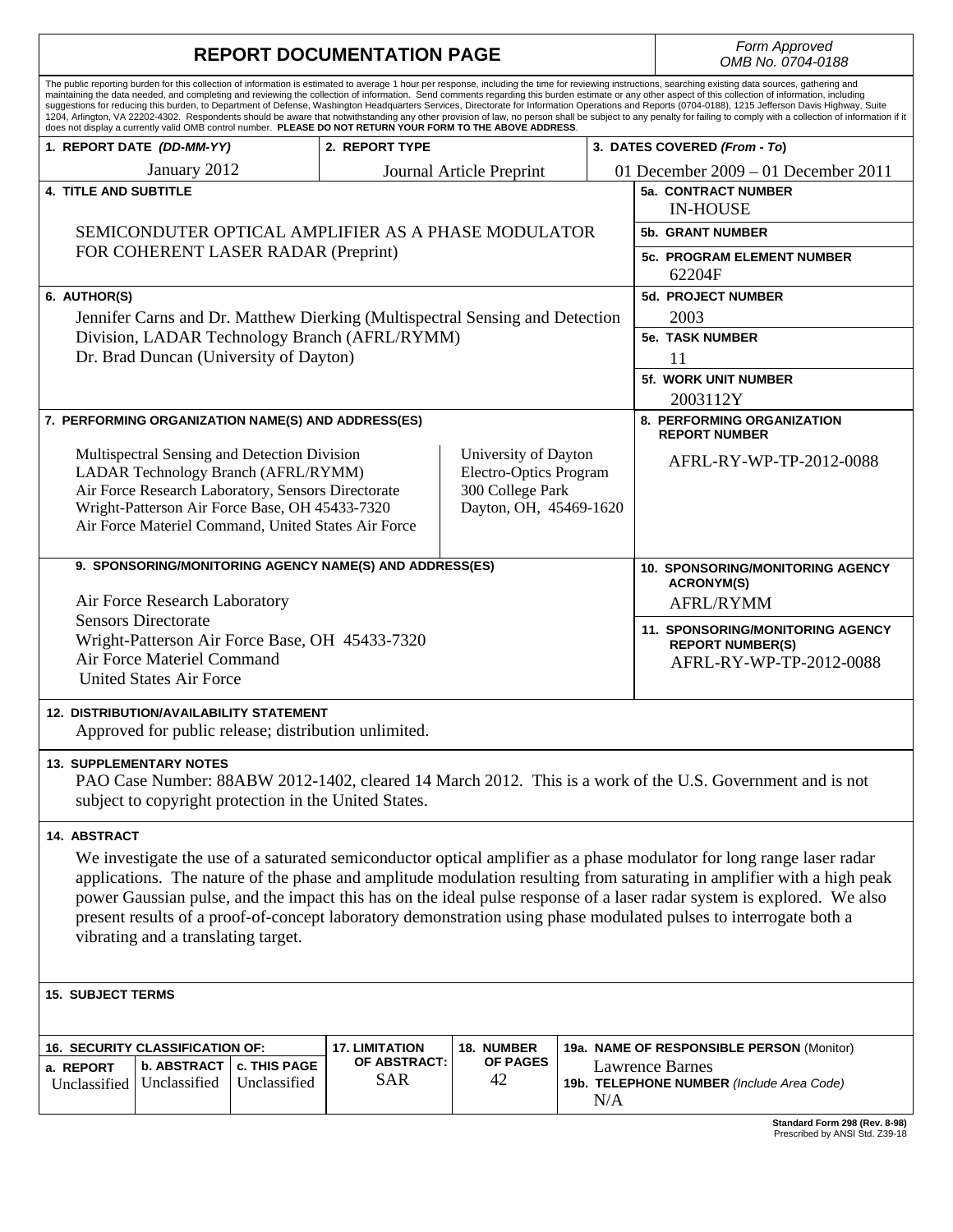# *Semiconductor Optical Amplifier as a Phase Modulator for Coherent Laser Radar*

J. Carns<sup>a,b</sup>, B. Duncan<sup>b</sup>, and M. Dierking<sup>a</sup>

<sup>a</sup>Air Force Research Laboratory, 3109 Hobson Way, Bldg 622, WPAFB, OH 45433-7700

b Electro‐Optics Program, University of Dayton, 300 College Park, Dayton, OH, 45469‐1620

We investigate the use of a saturated semiconductor optical amplifier as a phase modulator for long range laser radar applications. The nature of the phase and amplitude modulation resulting from saturating an amplifier with a high peak power Gaussian pulse, and the impact this has on the ideal pulse response of a laser radar system is explored. We also present results of a proof of concept laboratory demonstration using phase modulated pulses to interrogate both a vibrating and a translating target.

#### **I. Introduction**

As synthetic aperture ladar systems yield resolutions higher than the diffraction limit, they offer a promising technology at ranges where traditional diffraction limited techniques are no longer effective. The first airborne SAL systems were demonstrated in a Defense Advanced Research Projects Agency/Air Force Research Laboratory program in 2006<sup>1</sup>. Pulses typically on the order of tens of microseconds in duration are transmitted, where the bandwidth necessary for the desired range resolution is obtained through linear frequency modulation (LFM) of the pulse. The goal of this work is to investigate a technique that will enable shorter pulse synthetic aperture ladar, as well as vibrometry.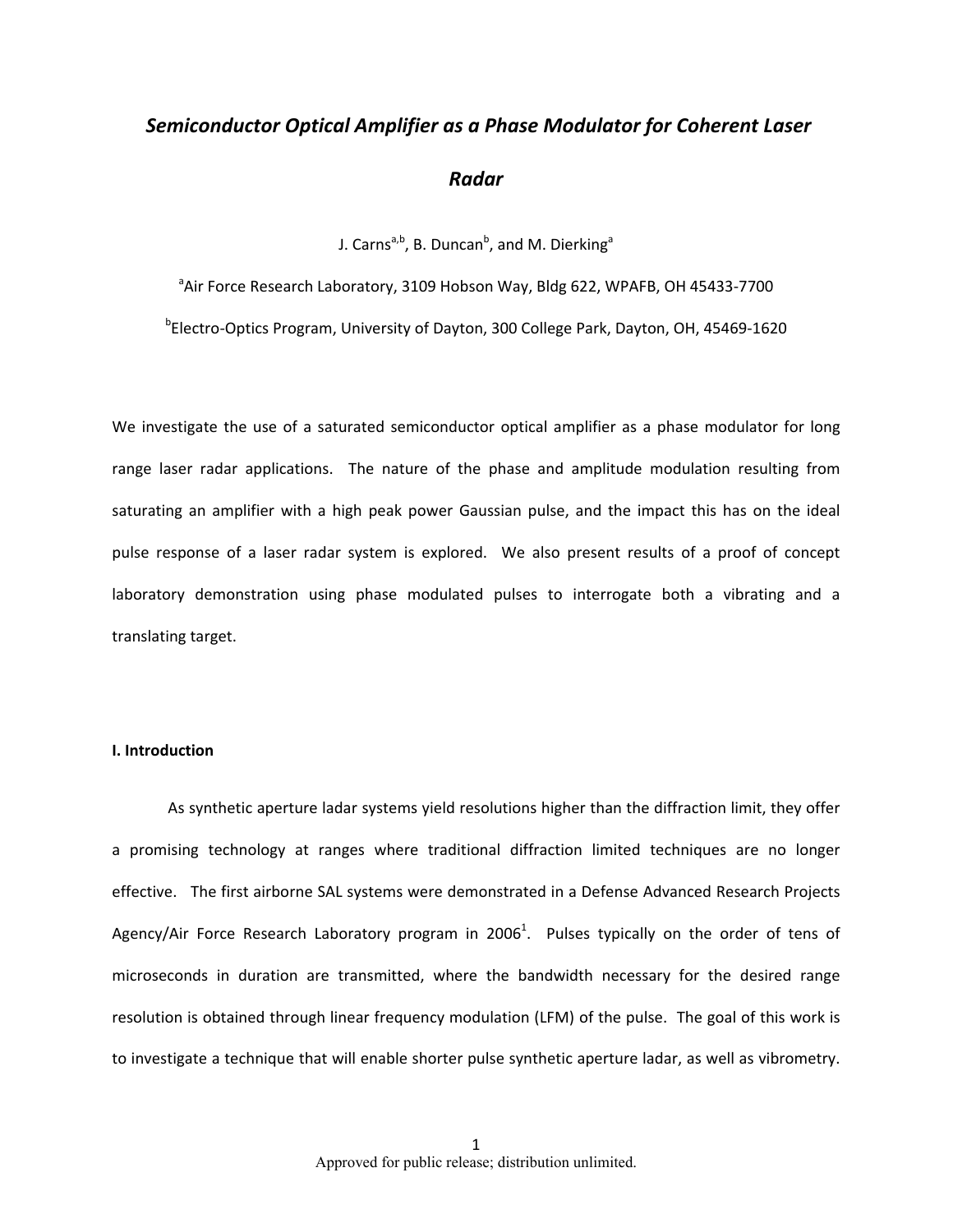Such a system would be less sensitive to target motion and ideally have a less complex system architecture by eliminating the hardware needed to implement LFM.

The technique we have investigated involves saturating a Semiconductor Optical Amplifier (SOA). This will not only amplify the transmitted pulse, but also induce a phase modulation. This phase modulation is typically regarded as undesirable, but by monitoring the transmitted pulse, the amplifier‐ induced phase modulation can be exploited as extra bandwidth to increase the range resolution of the transmitted pulse.

After presenting some background information and a summary of the signal model, the phase and amplitude characteristics of a SOA operated in the saturation regime will be explored in detail below. Results from a laboratory demonstration of SAL and vibrometry using transmitted pulses of this nature will then be presented, followed by our conclusions.

#### **II. General System Description**

The target area geometry is shown in Figure 1 (a). The target, located at point p, and the ladar are separated by a nominal range  $R_{po} = (y_p^2 + z_p^2)^{1/2}$ .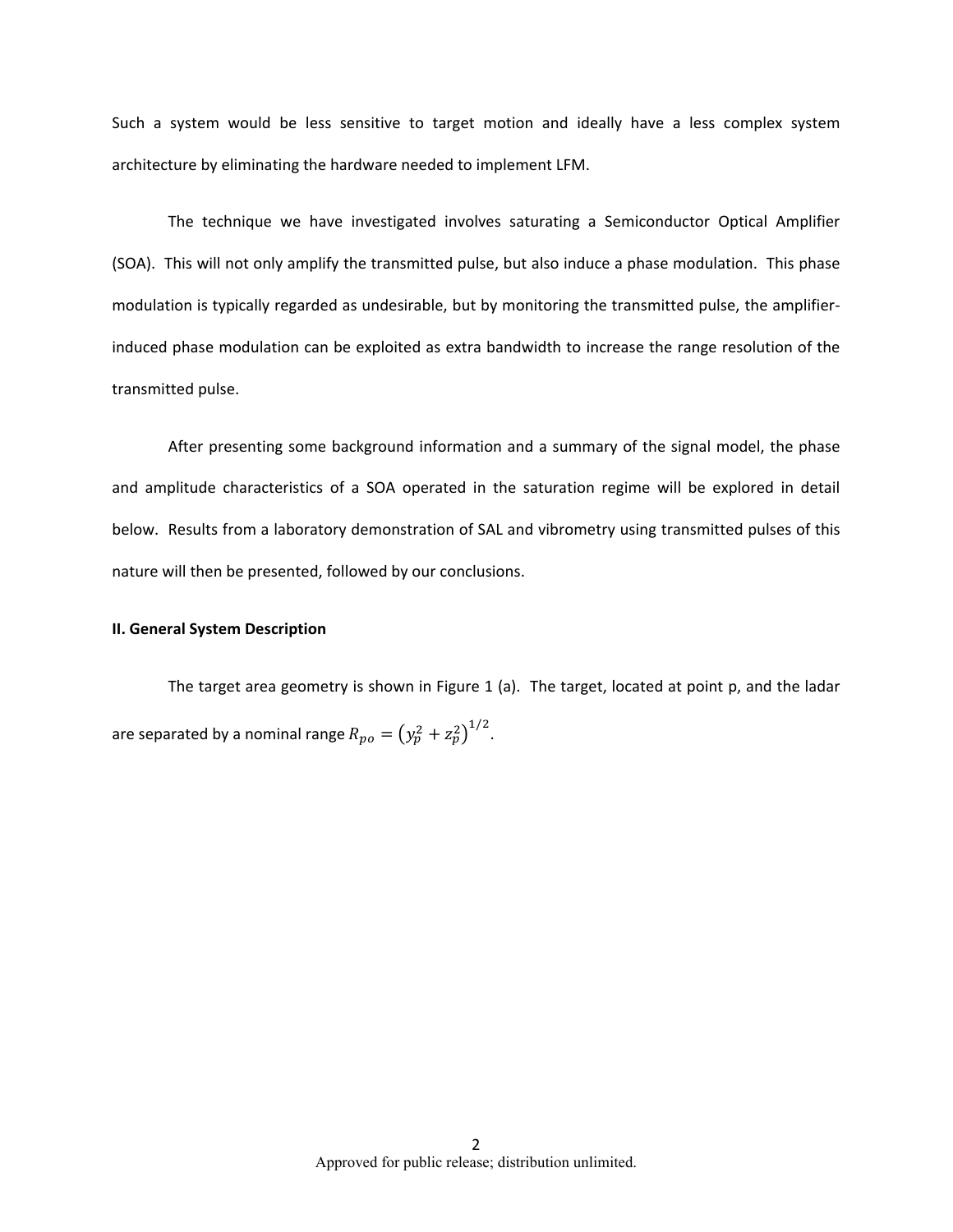

**Figure 1. The target area geometry**

The resolution in the range dimension is then determined by the bandwidth of the transmitted pulse, according to the relationship3

$$
\Delta R = \frac{c}{2B},\tag{1}
$$

where  $c$  is the speed of light and  $B$  is the bandwidth of the transmitted pulse. In order to satisfy the Johnson criteria for tactical targets on the order of 2 m in size, a range resolution of ≤15 cm is desired<sup>2</sup>. To meet this requirement, a bandwidth of at least 1 GHz is necessary. This can be obtained through the transmission of a 1 ns FWHM transform limited pulse, or through the transmission of a longer pulse with sufficient phase modulation.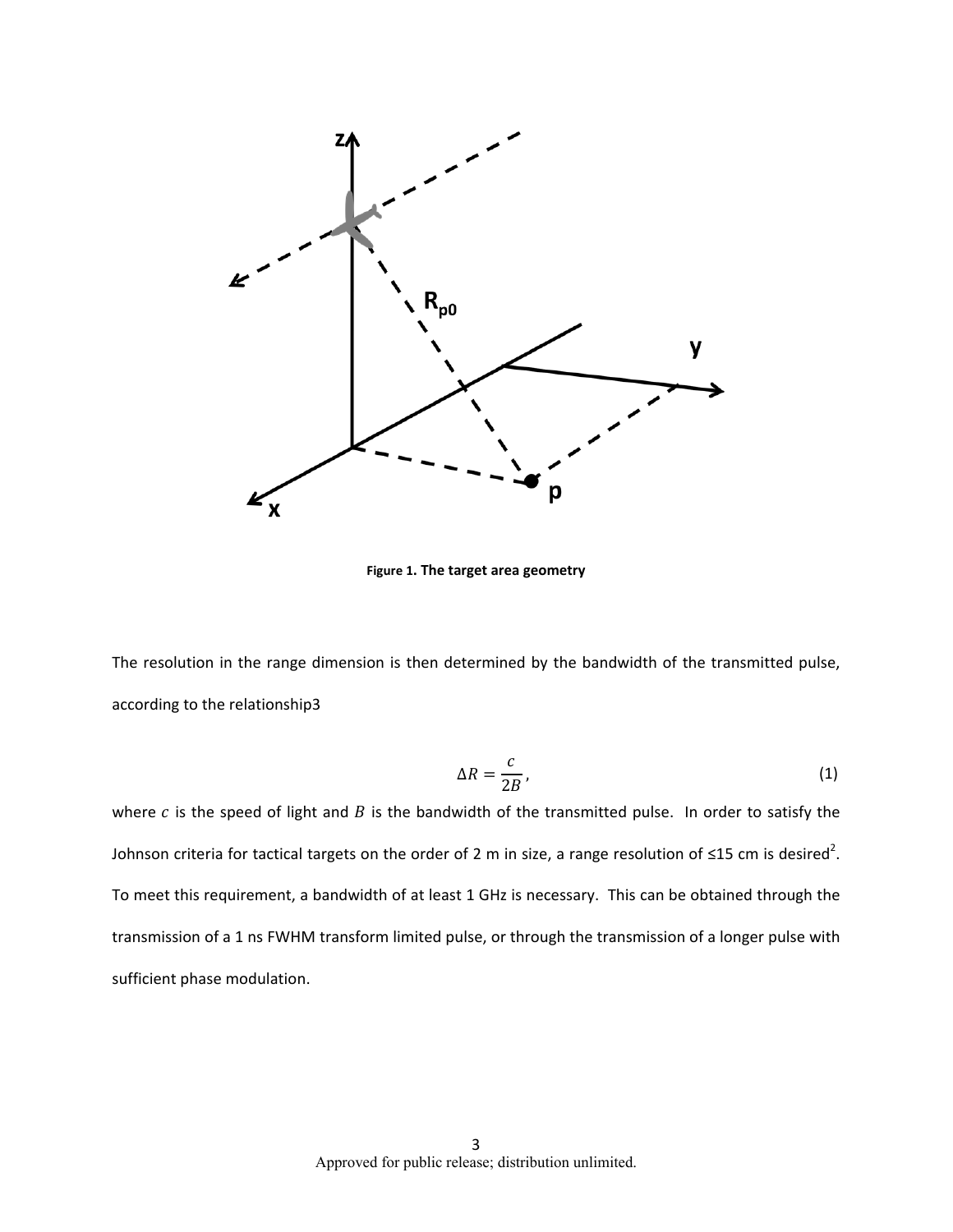

**Figure 2. A potential architecture for the ladar system**

For long range operation (tens of kilometers), a SOA can be used to increase the power of the transmitted pulse. One possible system architecture is depicted in Figure 1 (b), where a continuous wave laser serves as the master oscillator of the system and as a seed to the pulsed laser. A SOA is used to amplify the pulse, and a beamsplitter directs a portion of the signal to an I/Q demodulator, where it is decomposed into its in-phase (I) and quadrature (Q) components. The pulse then propagates through the transmit/receive switch to the target area. The return pulse, after passing through the transmit/receive switch, is directed to an I/Q demodulator. The return pulse and the stored monitor pulse can then be compared to yield information about the target.

If the SOA is operating in a saturated regime (that is, if the energy of the incoming pulse exceeds the saturation energy of the SOA) the pulse will experience modulation in both phase and amplitude. By monitoring the transmitted pulse, the phase modulation can be exploited as additional bandwidth to further improve the range resolution of the system. While the characteristics of the phase and amplitude modulation will be discussed in Sections V through VIII, the signal model and assumed processing techniques will be briefly summarized in the following two sections.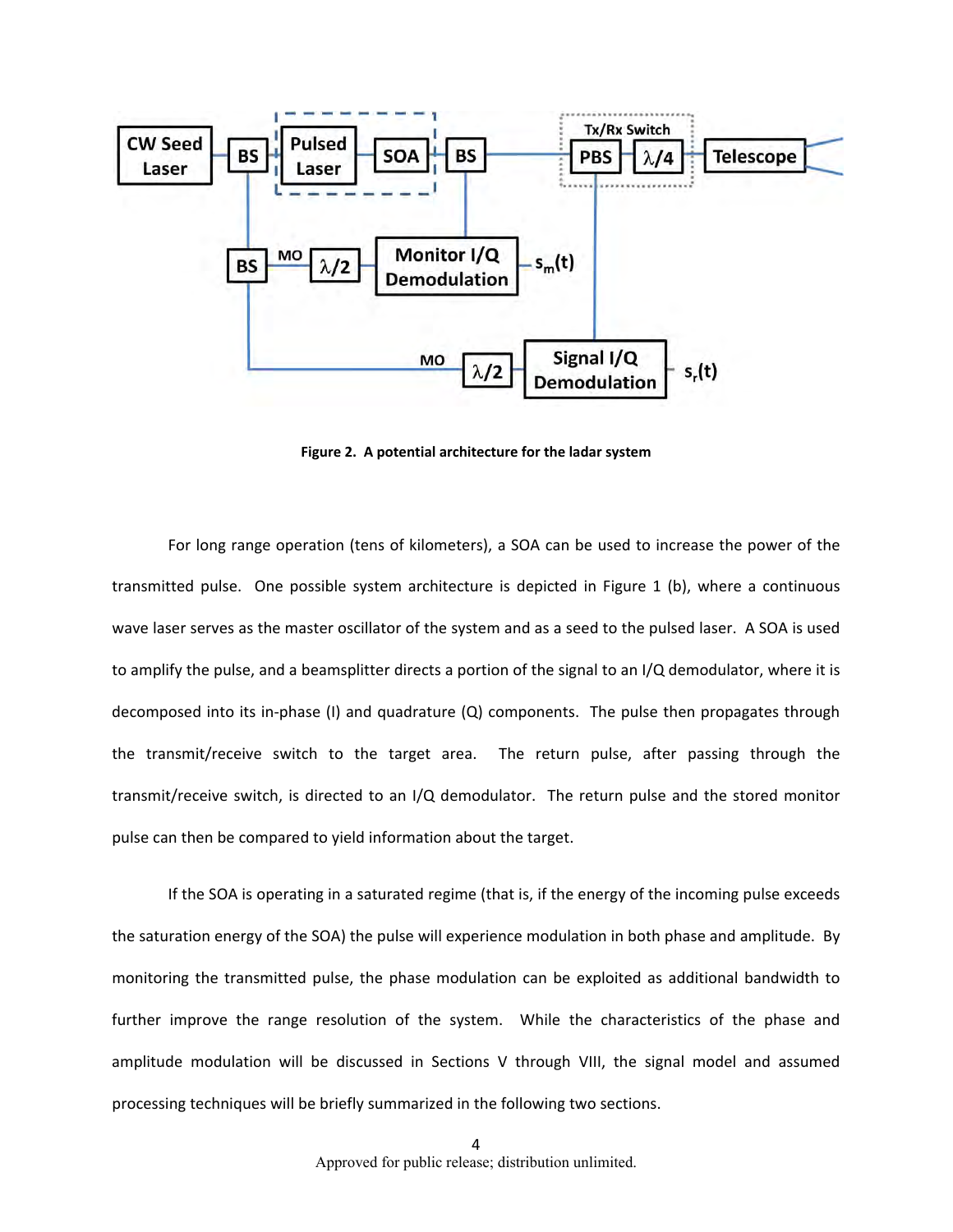#### **III. Range, Vibration , and SAL Processing**

The transmitted optical signal can be expressed in complex exponential form as

$$
\vec{s}_t(t) = u_t(t) \exp(j\omega_c t + j\theta(t)) \left[ \frac{1}{\sqrt{2}} \hat{x} + \frac{1}{\sqrt{2}} \exp\left(j\frac{\pi}{2}\right) \hat{y} \right]
$$
  
=  $s_b(t) \exp(j\omega_c t) \left[ \frac{1}{\sqrt{2}} \hat{x} + \frac{1}{\sqrt{2}} \exp\left(j\frac{\pi}{2}\right) \hat{y} \right],$  (2)

where  $u_t(t)$  is the envelope of the signal,  $\omega_c$  is the carrier frequency,  $\theta(t)$  represents any phase modulation of the transmitted pulse,  $s<sub>b</sub>(t)$  represents the baseband version of the transmitted signal, and where the signal has right-hand circular polarization due to the quarter waveplate in the transmit/receive switch. Upon interaction with a target, the polarization of the return signal becomes left-hand circular due to the change in direction of propagation, and the received signal is delayed by the roundtrip time  $t_{rt} = 2R_p/c$ . After passing through the quarter waveplate, the signal polarization becomes linear and the signal can be expressed as

$$
\vec{s}_r(t) = u_t(t - t_{rt}) \exp[j\omega_c(t - t_{rt}) + j\theta(t - t_{rt})] = s_b(t - t_{rt}) \exp[j\omega_c(t - t_{rt})]\hat{x}.
$$
 (3)

For simplicity, it is assumed that the target has no affect on the envelope of the signal.

If the ladar and target have any vibrational or relative translational motion, the range to a target located at position  $(x_p, y_p, z_p)$ , can be expressed as

$$
R_p(t) = \sqrt{(v_t t - x_p)^2 + y_p^2 + z_p^2} + a_v \sin(\omega_v t) = R_{p0} \sqrt{1 + \frac{(v_t t - x_p)^2}{R_{p0}^2} + a_v \sin(\omega_v t)}, \quad (4)
$$

where we assume  $v_t$  is the relative translational velocity,  $a_v$  is the maximum vibrational displacement of the target toward the ladar system,  $\omega_{v}$  is the frequency of the assumed sinusoidal vibration, and where translation has been limited to the x dimension of Figure 1. Assuming  $R_p$  is large with respect to all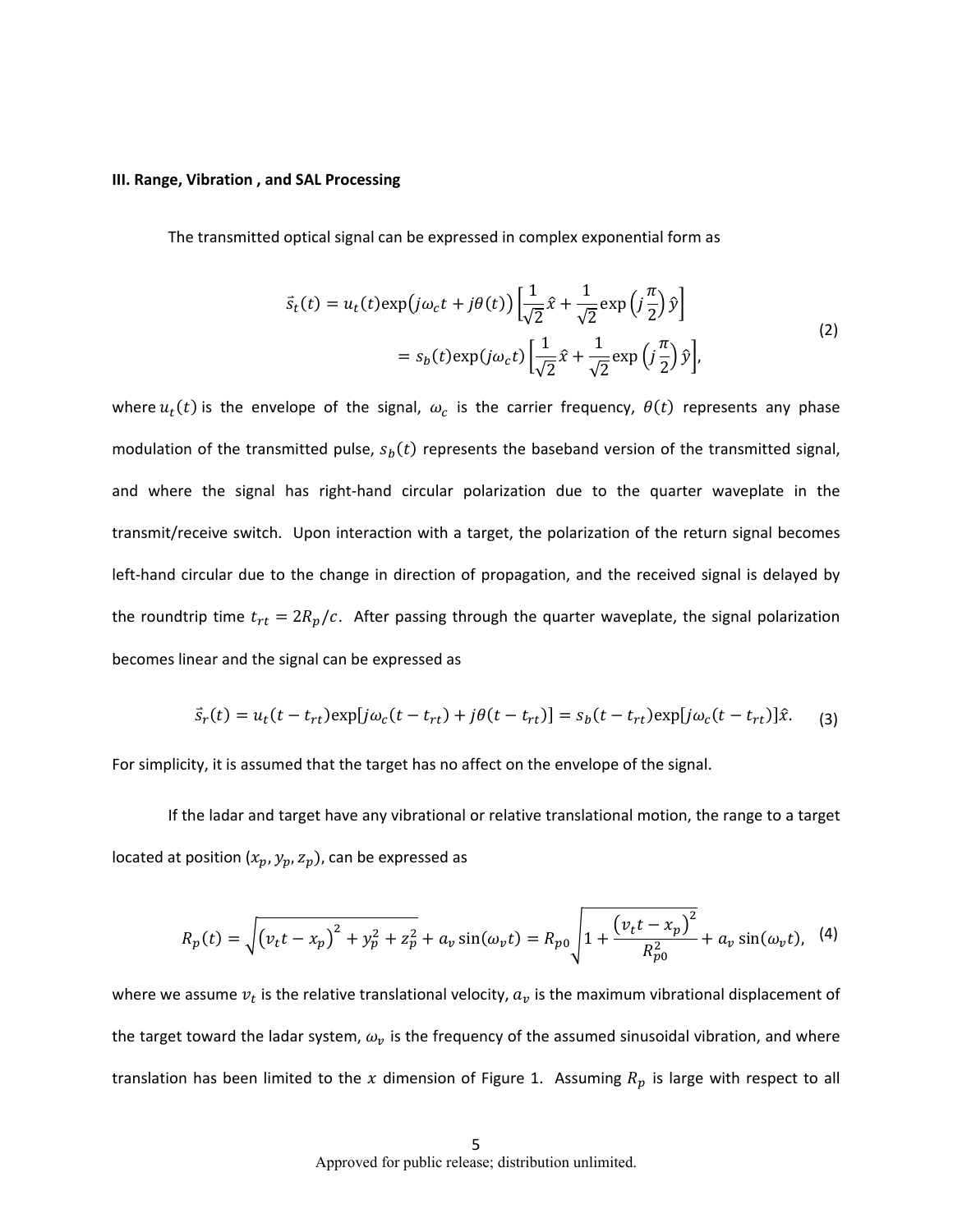other terms, the series expansion  $(1 + x)^n \cong 1 + nx$ , for x<<1 can be used on the first term of Equation (4) to yield

$$
R_p(t) = R_{p0} + \frac{v_t^2 t^2}{2R_{p0}} - v_t t \frac{x_p}{R_{p0}} + \frac{x_p^2}{2R_{p0}} + a_v \sin(\omega_v t).
$$
 (5)

Noting that  $t_{rt} = 2R_p/c$ , inserting Equation (5) into Equation (3) yields

$$
s_r(t) = s_b(t - t_{rt}) \exp(j\omega_c t) \exp(-j\phi_v) \exp(-j\phi_t)\hat{x}, \qquad (6)
$$

where

$$
\phi_{\rm v} = \frac{4\pi}{\lambda} a_{\nu} \sin(\omega_{\nu} t) \tag{7}
$$

is the phase accumulation associated with vibration and

$$
\phi_t = \frac{4\pi}{\lambda} \left( R_{p0} + \frac{v_t^2 t^2}{2R_{p0}} - v_t t \frac{x_p}{R_{p0}} + \frac{x_p^2}{2R_{p0}} \right)
$$
(8)

is the phase accumulation associated with translational motion. The polarizing beamsplitter directs the received signal to the signal I/Q demodulator. The I/Q demodulator combines the signal and MO, and decomposes them into the in-phase and quadrature components  $s_{Ir}(t)$  and  $s_{qr}(t)$ , respectively. Assuming homodyne detection (i.e., the MO and the received signal are at the same carrier frequency) the composite received electrical signal is expressed as

$$
s_r(t) = s_{lr}(t) + js_{Qr}(t) = u_{MO}s_b(t - t_{rt}) \exp(-j\phi_v) \exp(-j\phi_t),
$$
\n(9)

where  $u_{MO}$  is the amplitude of the CW MO. Here we have assumed  $u_{MO} \gg u_t(t-t_{rt})$ , and that AC coupling is used to filter out any DC terms. The monitor signal is also combined with the MO in the monitor I/Q demodulator, yielding the expression

$$
s_m(t) = u_{MO} s_b(t). \tag{10}
$$

Assuming conventional matched filtering techniques are used to detect the received pulse, the output of the matched filter for a single pulse is $^3$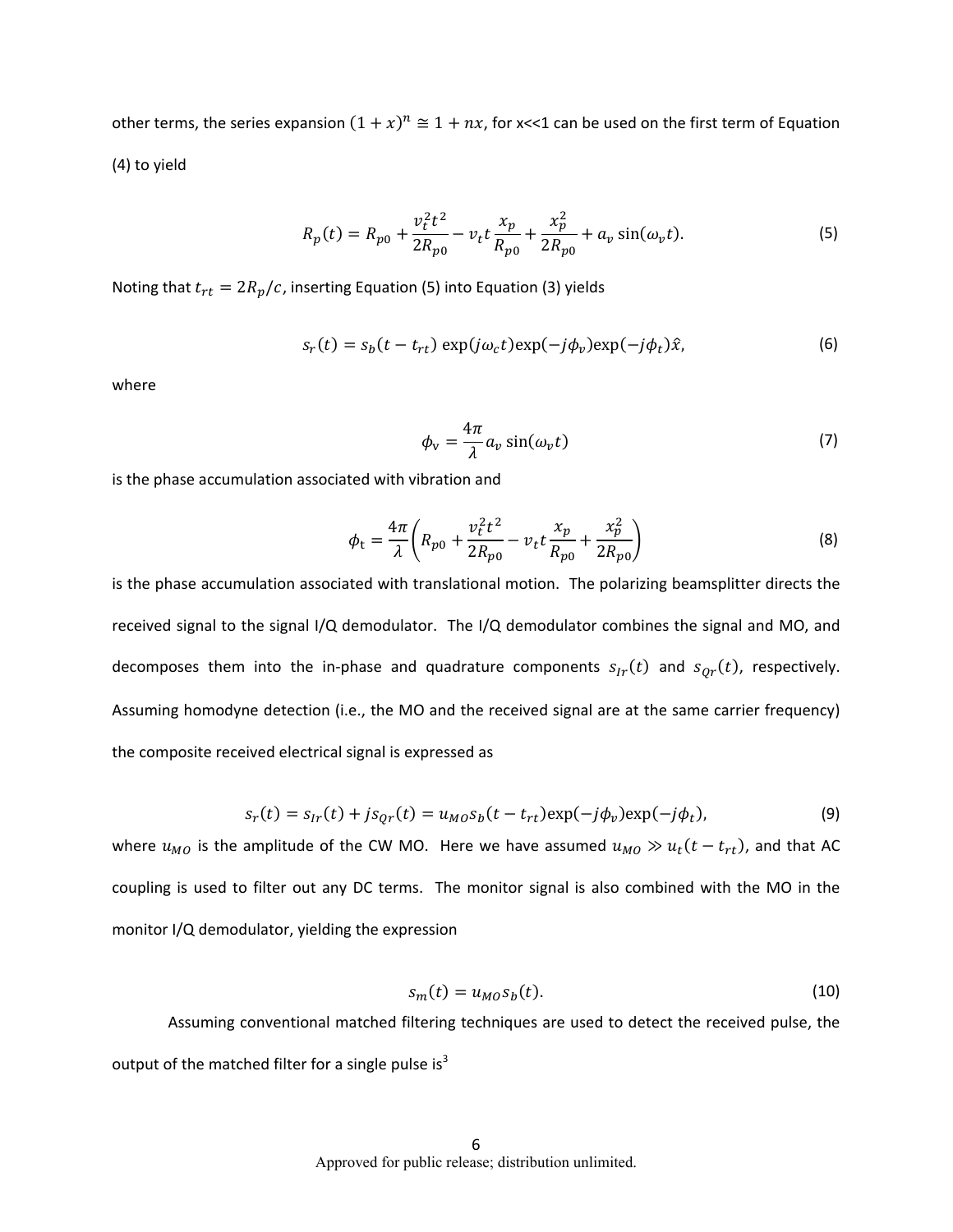$$
s_M(t) = \int_{-\infty}^{\infty} s_r(\tau) s_m^*(\tau - t) d\tau = \mathfrak{J}^{-1} \{ S_r(\omega) S_m^*(\omega) \},
$$
 (11)

where  $s_r(t)$  is the received signal, the matched filter  $s_m^*(-t)$  is the time reversed conjugate of the monitor signal,  $S_r(\omega)$  and  $S_m(\omega)$  are the Fourier transforms of the received and monitor signals, respectively, and  $\mathfrak{I}^{-1}$  denotes the inverse Fourier transform operation. Since the transmitted pulse is monitored, an exact copy of each transmitted pulse is used to form the matched filter for the corresponding received pulse. In this case the filter is perfectly matched to the received signal and the output of the matched filter for a point target is referred to as the Ideal Point‐Target Response, or IPR. The IPR is often characterized in terms of its Peak‐to‐Sidelobe Level Ratio (PSLR) and its Integrated Sidelobe Level Ratio (ISLR). The PSLR is the ratio of the peak power of the main lobe of the IPR to the peak power of the largest sidelobe of the IPR, while the ISLR is the ratio of the energy contained in the main lobe of the IPR to the energy contained in the sidelobes.

As will be discussed in Section IX, three laboratory demonstrations will be carried out. A stationary source will be used to interrogate a stationary target, a stationary vibrating target, and a translating target with no vibration.

If the ladar and target have no relative translational or vibrational motion, range processing can be carried out by substituting Equations (9) and (10) into Equation (11) such that

$$
s_M(t) = u_{MO}^2 \exp\left(-j\frac{4\pi}{\lambda}R_{p0}\right)R_{s_b}(t - t_{rt})
$$
\n(12)

where we have assumed the target is located at position  $x_p = 0$ . Note that the matched filter output contains a shifted version of the autocorrelation of the baseband transmitted signal, or

$$
\mathcal{R}_{s_b}(t - t_{rt}) = \int_{-\infty}^{\infty} s_b(\tau - t_{rt}) s_b^*(t - \tau) d\tau.
$$
 (13)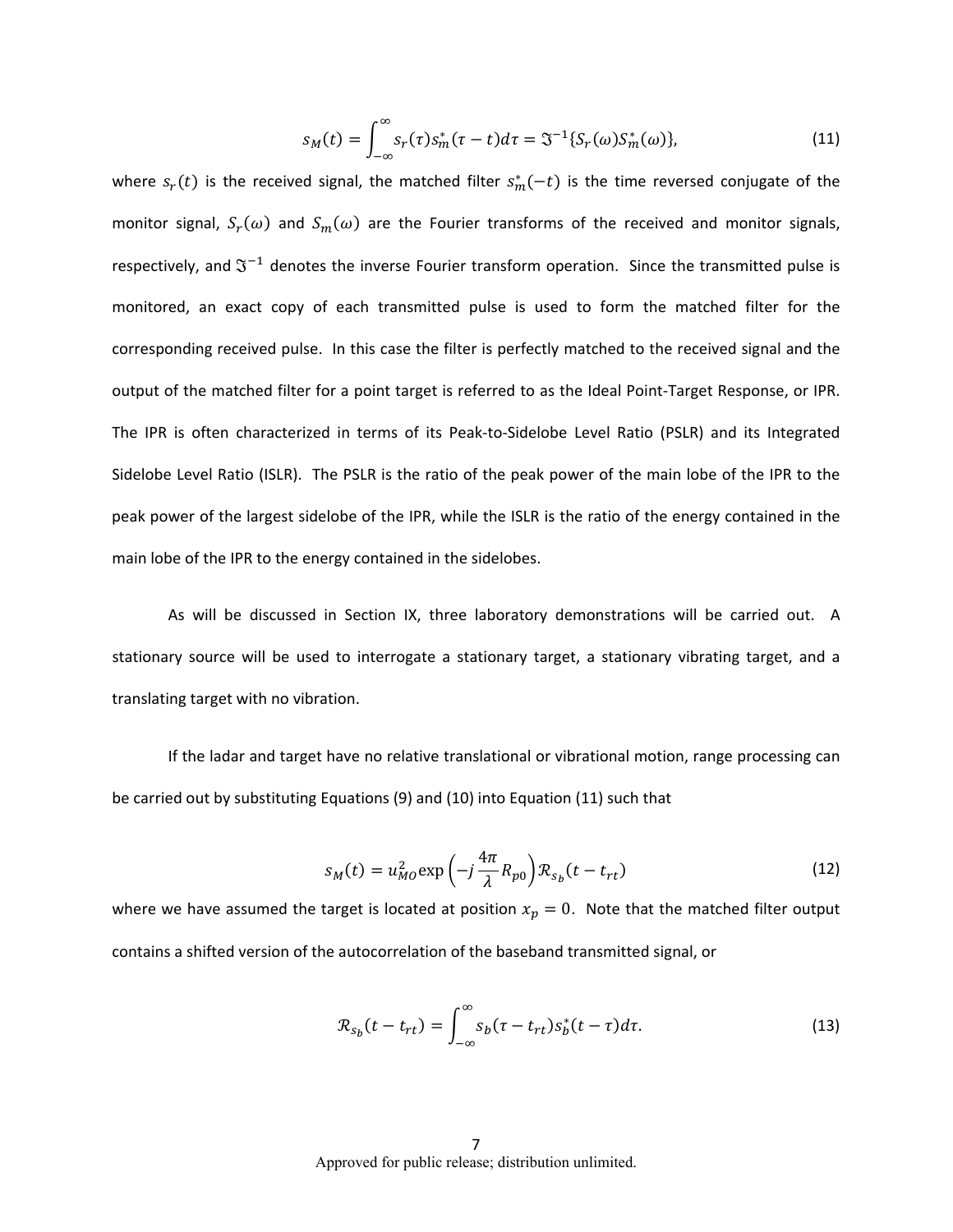The shape and width of the autocorrelation depends on the envelope and phase modulation of the transmitted signal. The degree to which the returns from two targets can be resolved in range depends on the range resolution of the system.

A vibrating target introduces an additional phase factor that can be exploited to yield further information about the nature of the target. For a vibrating target located at range  $R_p$  and cross-range location of  $x_p = 0$ , with no translational motion (i.e.,  $v_t = 0$ ), Equations (9) and (10) can be substituted into Equation (11), yielding

$$
s_M(t) = \exp\left(-j\frac{4\pi}{\lambda}R_{p0}\right)\int_{-\infty}^{\infty} u_{M0}^2 s_b(\tau - t_{rt}) s_b^*(\tau - t) \exp\left(-j\frac{4\pi}{\lambda}a_v\sin(\omega_v(\tau))\right) d\tau.
$$
 (14)

Assuming the Doppler shift due to the vibration is approximately constant over the pulse duration such that  $\phi_v(t) \approx \phi_v$ , Equation (14) can be simplified to yield

$$
s_M(t) = u_{MO}^2 \exp(-j\phi_v) \exp\left(-j\frac{4\pi}{\lambda}R_p\right) \mathcal{R}_{s_b}(t - t_{rt}),\tag{15}
$$

Once again, the matched filter output contains a delayed version of the autocorrelation of the baseband signal. Furthermore, the phase of the matched filter output has a sinusoidal variation with a frequency equal to the vibrational frequency of the target. By interrogating the target with multiple pulses, the vibrational frequency of the target can be determined from the frequency at which the phase history varies, i.e. by taking a Fourier transform of the phase history. In this manner, the range to target as well as the vibrational frequency of the target can be determined.

Next, for a ladar that is translating with respect to a stationary target with no vibration (i.e.,  $\omega_{v} = 0$ ), the received signal from Equation (9) is expressed as

$$
s_r(t, u) = u_t(t - t_{rt})u_{MO}\exp(j\theta(\tau - t_{rt}))\exp\left(-j\frac{4\pi}{\lambda}\left(R_{p0} + \frac{u^2}{2R_{p0}} - u\frac{x_p}{R_{p0}} + \frac{x_p^2}{2R_{p0}}\right)\right),
$$
 (16)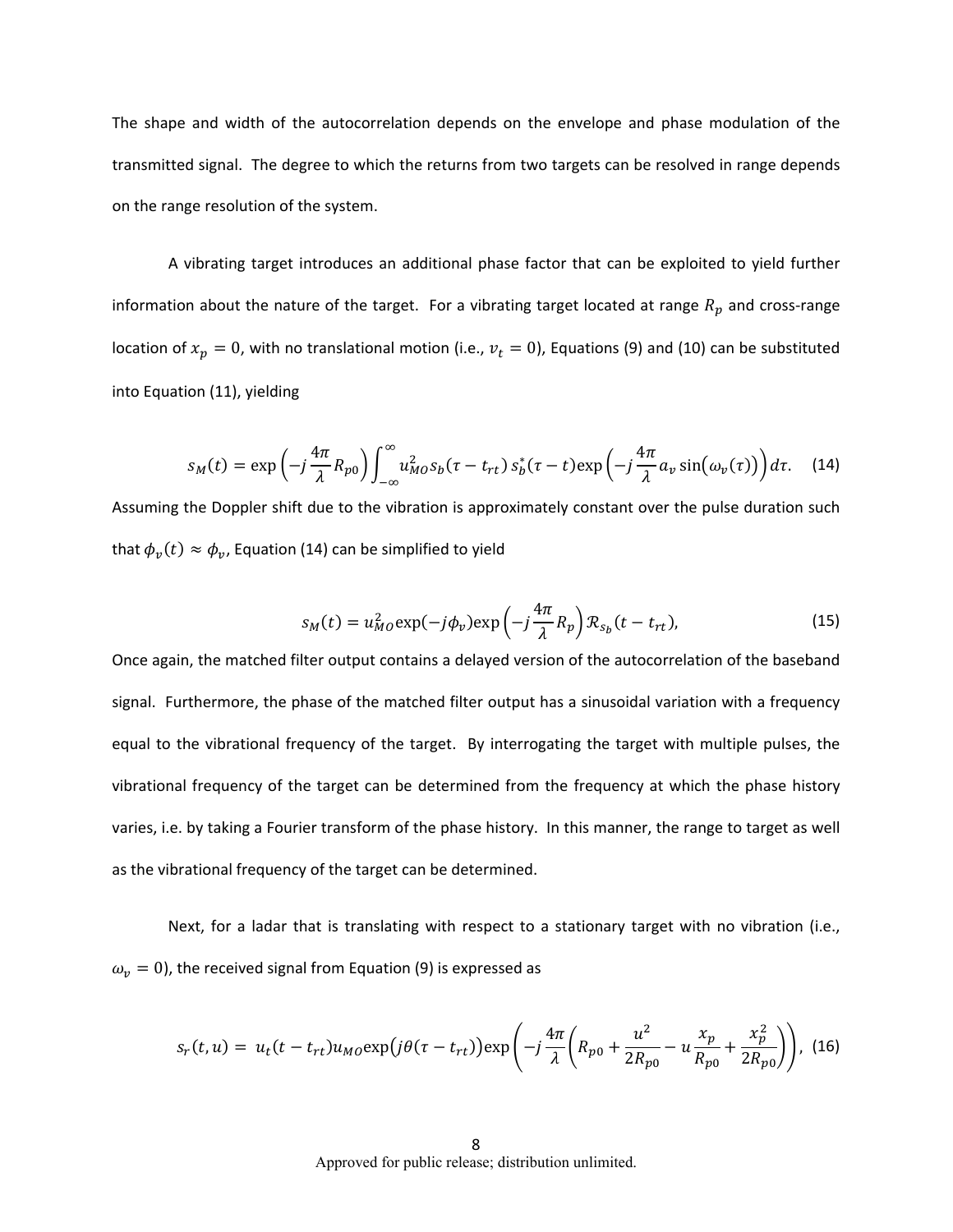where  $u = v_t t$ . Since each pulse is transmitted from a different location, Equation (16) is really a function of the two coupled variables t and u, hence the notation  $s_r(t, u)$ . The fast-time variable t measures the range to target, and the slow time variable  $u = vt$  yields information about the position of the target in the cross-range dimension  $(x)$ , also known as the along-track dimension. Note that the phase associated with translation has an approximate quadratic variation in  $u$ .

SAL processing is generally carried out using a two-dimensional matched filter that is computed for an object in the center of the region of interest<sup>3</sup>. Here, the matched filter can be constructed using the stored transmitted pulses from the monitor, where the round-trip travel time and subsequent phase variation are calculated for a target located at position  $(x_0, y_0, z_0)$  in the center of the target area. The matched filter is then carried out as

$$
s_M(t, u) = \mathfrak{I}^{-1} \{ S_r(\omega, k_u) S_{t,0}^*(\omega, k_u) \},\tag{17}
$$

where  $S_r(\omega,k_u)$  and  $S^*_{t,0}(\omega,k_u)$  are the spatio-temporal Fourier transforms of the received signal and the matched filter, respectively. The output of the matched filter for a point target yields an IPR that is two dimensional, with the fast‐time IPR yielding the location of the target in range, and the slow‐time IPR yielding the location of the target in cross-range. Note that this analysis has assumed a single target located at position  $(x_p,y_p,z_p)$ , but the theory can be extended to multiple targets by noting that the received signal in Equation (9) is actually a summation of the returns from each target in the region of interest.

The following sections will explore the behavior of a SOA when operated in the saturation regime, and the nature of the resulting phase modulation, which was identified as  $\theta(t)$  in Equation (2). The matched filter processing techniques summarized in this section will then be used to obtain the fast‐ time IPR of the phase modulated transmitted pulse, and the effect on the range resolution of the system will be analyzed.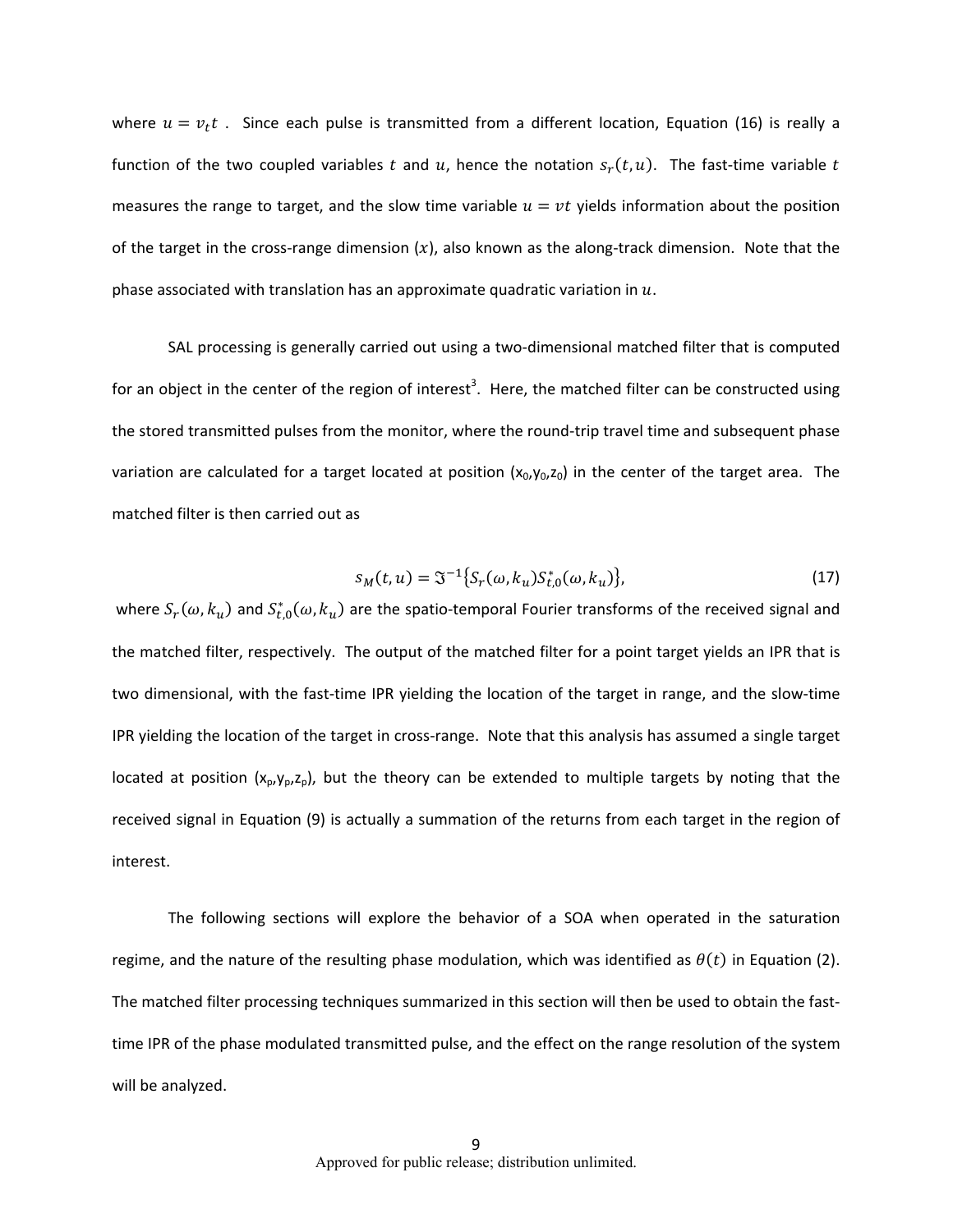#### **V. Operation of the Saturated Semiconductor Optical Amplifier**

As a pulse travels through a semiconductor optical amplifier, it experiences gain due to the presence of an injection current which allows for the radiant recombination of electron‐hole pairs and thus the stimulated emission of photons identical in amplitude and phase to the incident photons. If the incident power is large enough, the pulse saturates the amplifier, depleting the carriers. As the carrier density changes, the index of refraction experienced by the pulse also changes, which affects the shape of the pulse as well as its phase. These power and phase characteristics, derived in reference [4], are outlined in Equations (18) through (20), below.

It was shown that the power,  $P_{out}(t)$ , and phase,  $\phi_{out}(t)$ , of a pulse after propagating through a SOA can be expressed as

$$
P_{out}(t) = P_{in}(t) \exp[h(t)] \tag{18}
$$

and

$$
\phi_{out}(t) = \phi_{in}(t) - \frac{1}{2}\alpha h(t),\tag{19}
$$

where  $P_{in}(t)$  is the input power,  $\phi_{in}(t)$  is the input phase,  $\alpha$  is the chirp parameter, and  $h(t)$  is the integrated gain at each point along the pulse governed by the relationship

$$
\frac{dh(t)}{dt} = \frac{g_0 L - h(t)}{\tau_c} - \frac{P_{in}(t)}{E_{sat}} [\exp(h(t)) - 1],
$$
\n(20)

where  $g_0$  is the small signal gain, L is the length of the active region,  $\tau_c$  is the carrier lifetime, and  $E_{sat}$  is the saturation energy of the amplifier. The chirp parameter of Equation (19) is a dimensionless value that describes the magnitude of the phase change induced by the amplifier. It generally has a value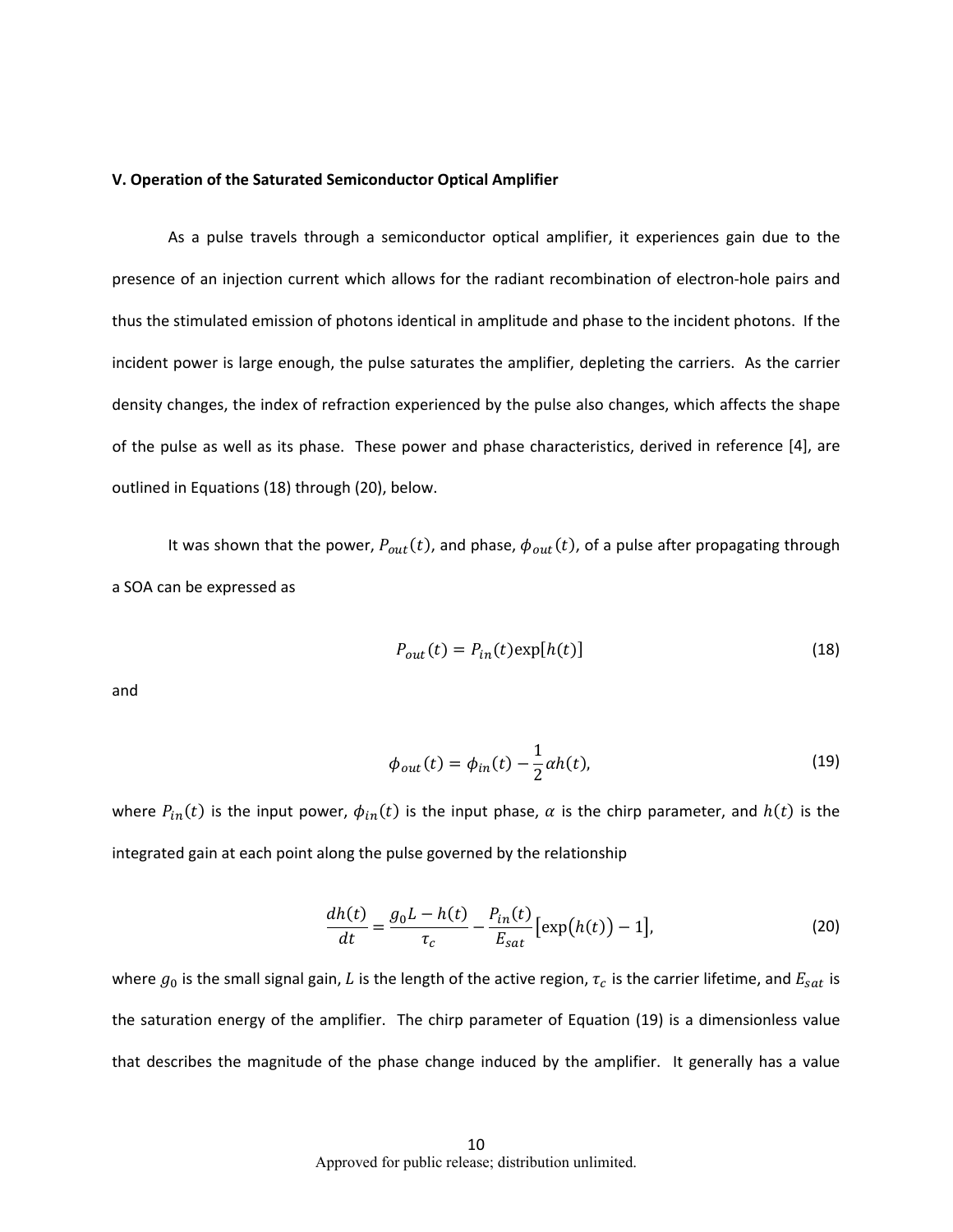between 4 and 12, and it must be measured for each device [5]. Assuming the input pulse is Gaussian, the input power is expressed as

$$
P_{in}(t) = \frac{E_{in}}{\tau_0 \sqrt{\pi}} \exp\left(\frac{-t^2}{\tau_0^2}\right),\tag{21}
$$

where  $\tau_0$  = 1.665 $\cdot$   $\tau_p$ , and  $\tau_p$  is the FWHM of the Gaussian input pulse. Equation (20) then becomes

$$
\frac{dh(t)}{dt} = \frac{g_0 L - h(t)}{\tau_c} - \frac{E_{in}}{E_{sat}\tau_0\sqrt{\pi}} \exp\left(\frac{-t^2}{\tau_0^2}\right) \left[\exp\left(h(t)\right) - 1\right].\tag{22}
$$

For results presented in later sections, this equation, which must be solved numerically, was solved using the ode23t ordinary differential equation function in Matlab.

If the energy of the input pulse is high enough, the leading edge of the pulse depletes the carriers as the pulse travels through the SOA, thus saturating the gain, while the trailing edge of the pulse experiences a recovery in gain as the carriers repopulate the active region of the SOA. The time it takes for the carriers to repopulate is determined by the SOA's carrier lifetime, or gain recovery time. The carrier lifetime is generally on the order of a nanosecond<sup>4</sup>. As is evident in Equations (20) and (22), the key parameters that determine the phase and magnitude of the transmitted pulse are the SOA's carrier lifetime ( $\tau_c$ ), unsaturated gain (G<sub>0</sub>), and chirp parameter ( $\alpha$ ), as well as the ratio of the input pulse energy to the saturation energy of the SOA ( $E_{in}/E_{sat}$ ) and the input pulse duration ( $\tau_p$ ). Section VI will investigate the impact of the carrier lifetime and input pulse energy for a Gaussian pulse, and Section VII will address the impact of the unsaturated gain and the chirp parameter.

#### **VI. Effects of the Carrier Lifetime and Input Energy**

To explore the effects of the carrier lifetime, we assume a 1 ns FWHM Gaussian input pulse, a chirp parameter of  $\alpha$ =6, an unsaturated gain of  $G_0 = g_0 L = 30$  dB, and  $E_{in}/E_{sat}$  = 0.1. Equation (22) is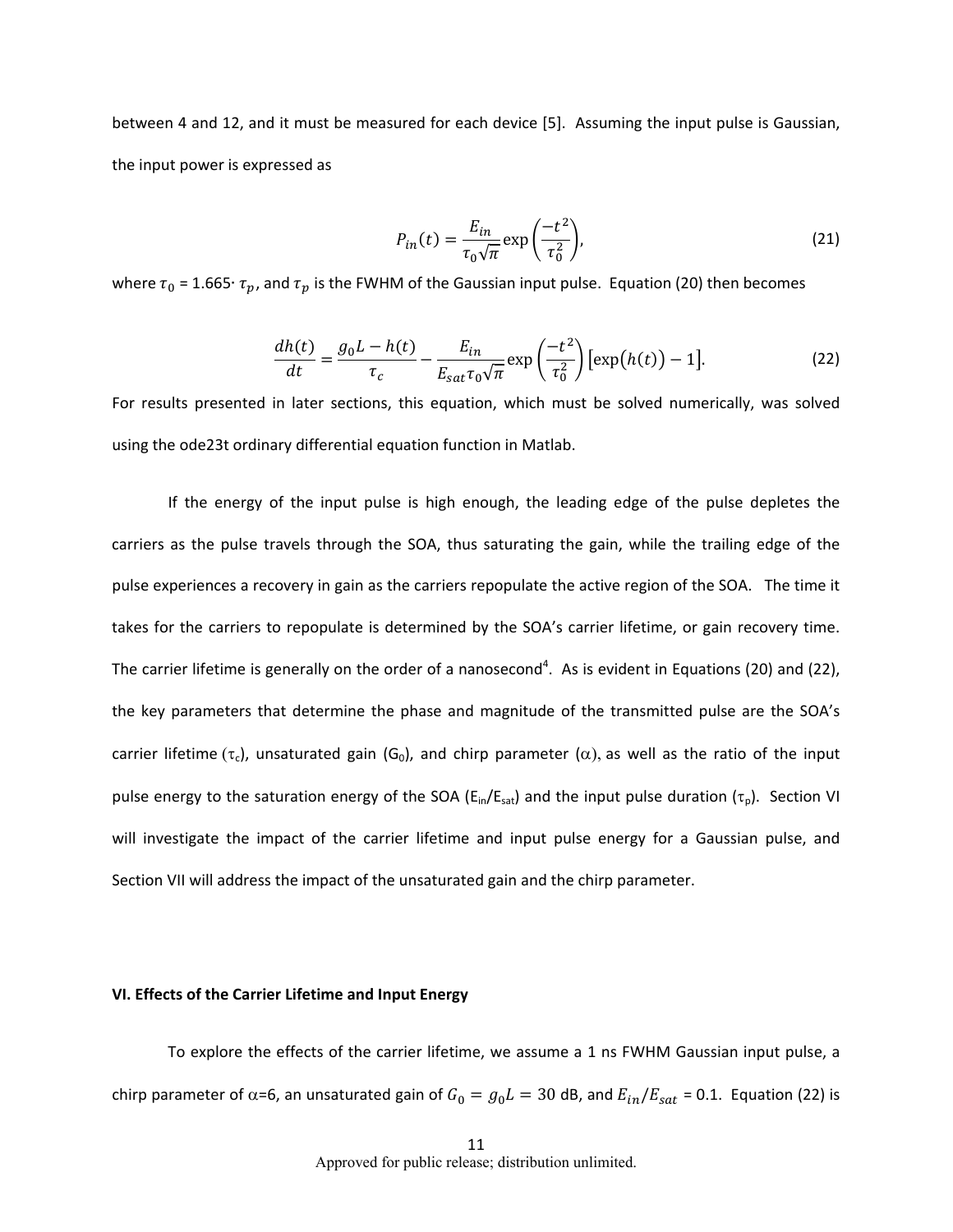numerically solved in Matlab for a given value of the carrier lifetime, and the result,  $h(t)$ , is substituted into Equation (18) to yield the output pulse power. The results for carrier lifetimes of 0.1 ns and 2.0 ns are shown in Figure 2 (a). Each pulse is normalized to compare the pulse shapes against one another, and the dotted line represents the normalized 1 ns FWHM Gaussian input pulse as calculated by Equation (21). As can be seen, the carrier lifetime has a significant impact on the pulse shape. After the leading edge of the input pulse saturates the amplifier, the carriers repopulate the active region while the trailing edge of the pulse propagates through the amplifier. When the carrier lifetime is much smaller than the pulse duration, the gain recovers quickly, allowing the leading and trailing edges of the pulse to experience more gain than the center of the pulse. The increased gain experienced by the leading and trailing edges of the pulse results in a broadening that increases the FWHM of the output pulse as compared to the input pulse. As the carrier lifetime increases this effect becomes more pronounced, until the carrier lifetime becomes so long that the leading edge of the input pulse begins to experience more gain than the trailing edge. This yields the asymmetric pulse shape shown for a carrier lifetime of 2.0 ns. As seen in Figure 2 (b), the gain recovery also affects the phase of the output pulse, which is calculated according to Equation (19). The pulse is assumed to have no phase modulation prior to entering the SOA (i.e.,  $\phi_{in}(t) = 0$ ). When the carrier lifetime is significantly smaller than the pulse duration, the gain fully recovers, and the phase modulation is symmetric, as seen for a carrier lifetime of 0.1 ns in Figure 2 (b). As the carrier lifetime increases, the duration of the saturation increases, and the gain does not fully recover during the pulse duration. As a result, the magnitude of the phase modulation increases, but the phase modulation becomes asymmetric, as shown for a carrier lifetime of 2.0 ns in Figure 2 (b). Increasing the phase modulation has the effect of increasing the bandwidth of the pulse, as indicated by the pulse spectra of Figure 2 (c). As the carrier lifetime increases and the phase modulation becomes increasingly asymmetric, the spectrum also becomes increasingly asymmetric. The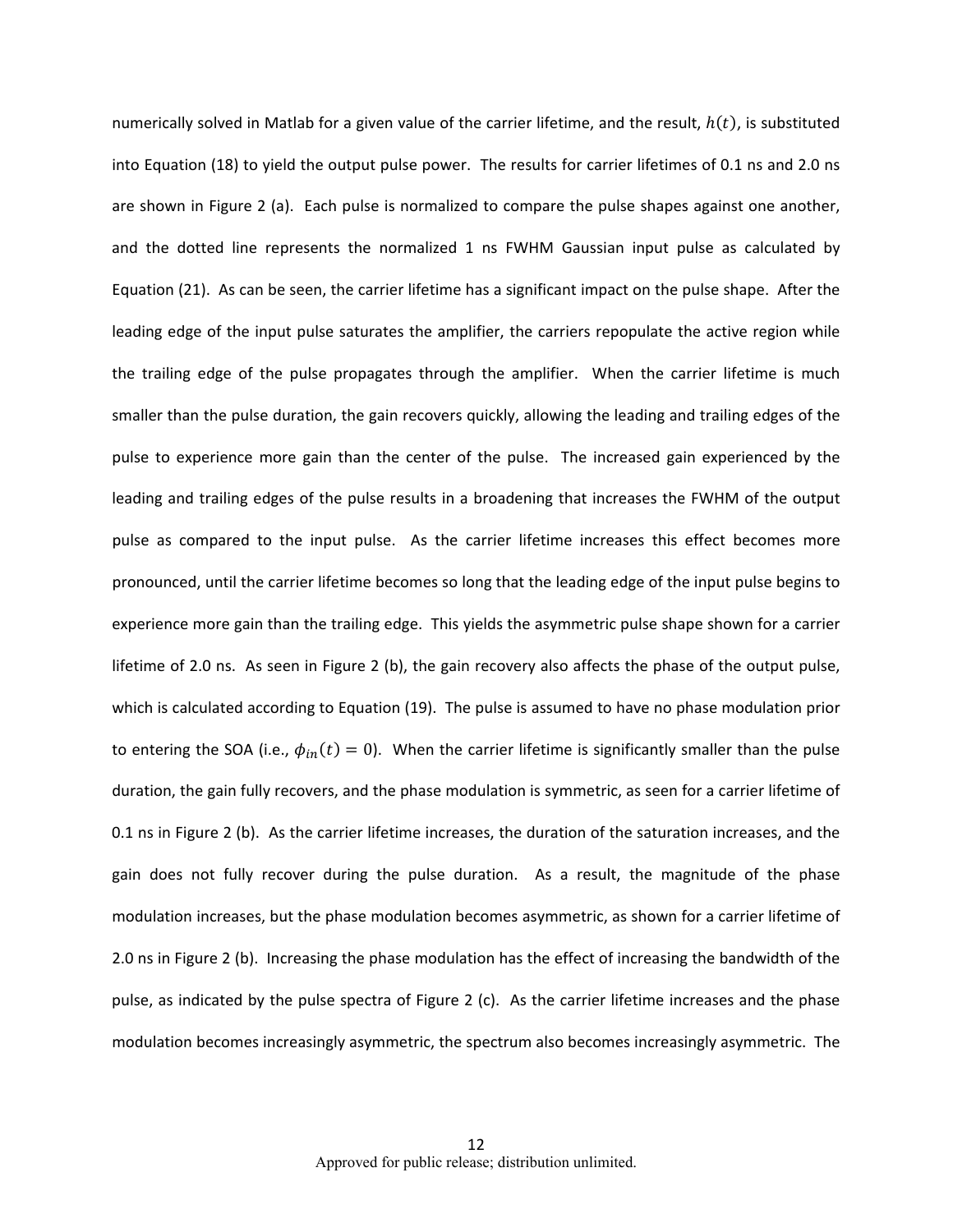IPR for each pulse, shown in Figure 2 (d), exhibit sidelobes with peak values on the order of ‐10 dB. Before examining the IPR in more detail, the effect of the input pulse energy will be explored.



Figure 2. A summary of the impact of the carrier lifetime on the (a) power, (b) phase, (c) pulse spectra, and (d) IPR of the output pulse. This simulation assumes  $\alpha$ =6, G<sub>0</sub>=30 dB, and a 1 ns FWHM Gaussian pulse at the input **to the SOA with an energy one tenth the saturation energy.**

Variations in the energy of the input pulse are explored in Figure 3, where a carrier lifetime of 2 ns is assumed. Increasing the energy of the input pulse, shown in Figure 3 (a), results in a sharper leading edge of the output pulse, which increases the FWHM of the output pulse. Increasing the input energy also has the effect of saturating the amplifier earlier in the pulse duration, thus the remainder of the pulse experiences more gain recovery. This results in an increase in the magnitude the phase modulation, as shown in Figure 3 (b). The increase in phase modulation increases the bandwidth of the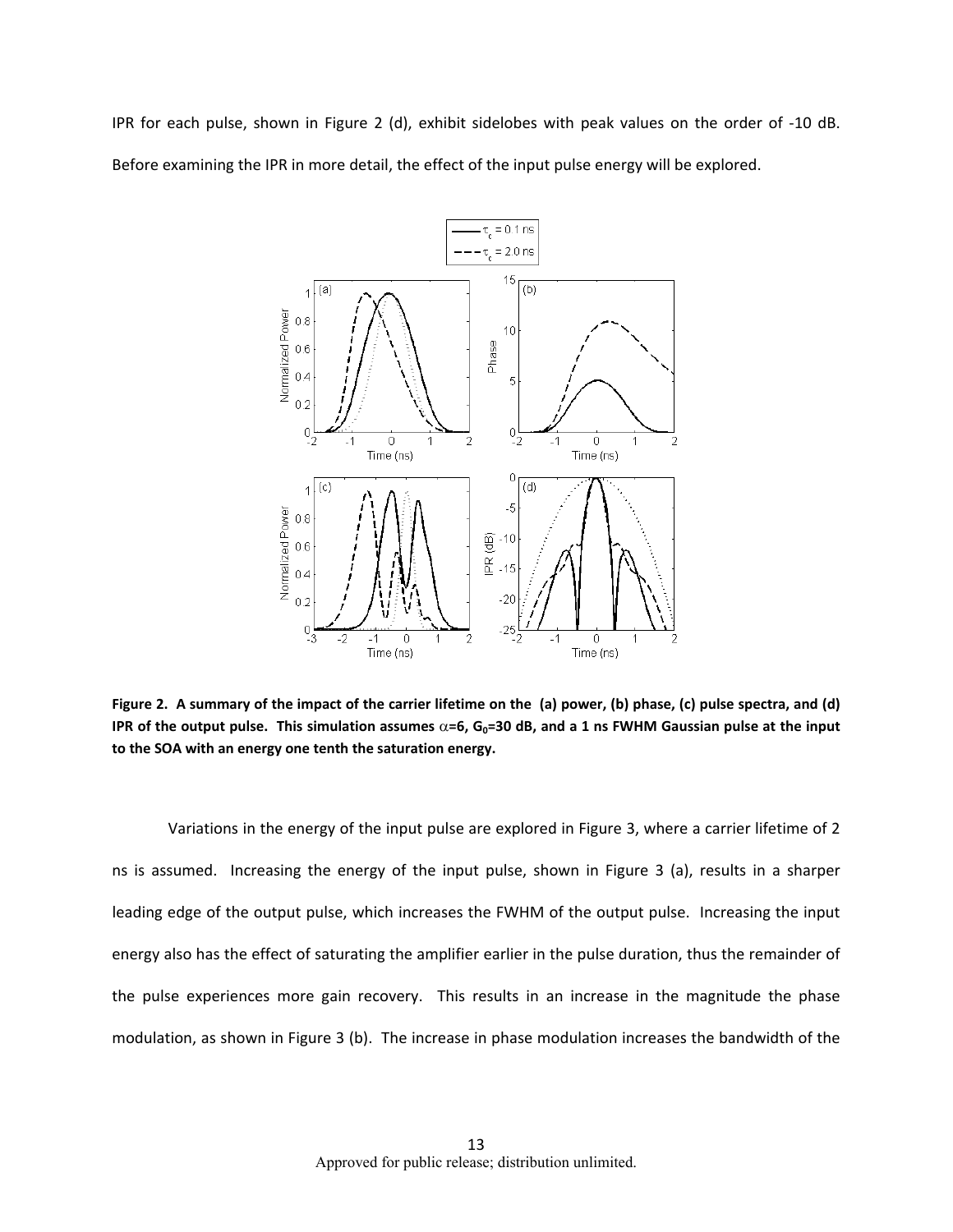pulse, as seen in Figure 3 (c). This results in a narrowing of the IPR, as shown in Figure 3 (d). Note that the peak sidelobes of each IPR remain around ‐10 dB.



Figure 3. A summary of the impact of the saturation energy on the (a) power, (b) phase, (c) pulse spectra, and (d) IPR of the output pulse. This simulation assumes  $\alpha$ =6, G<sub>0</sub>=30 dB,  $\tau_c$ =2.0 ns, and a 1 ns FWHM Gaussian pulse **at the input to the SOA.**

The effect of the carrier lifetime and input pulse energy on the output pulse is summarized in Figure 4, which shows the FWHM of the output pulse and the saturated gain as a function of carrier lifetime and the ratio of input pulse energy to the saturation energy. As discussed above, for smaller carrier lifetimes, the pulse remains somewhat symmetric, and the FWHM increases as the leading and trailing edges of the pulse experience increased gain with respect to the center of the pulse. However, as the leading edge begins to experience more gain than the trailing edge of the pulse, the FWHM decreases as the output pulse becomes asymmetric. This trend is seen in Figure 4 (a). Increasing the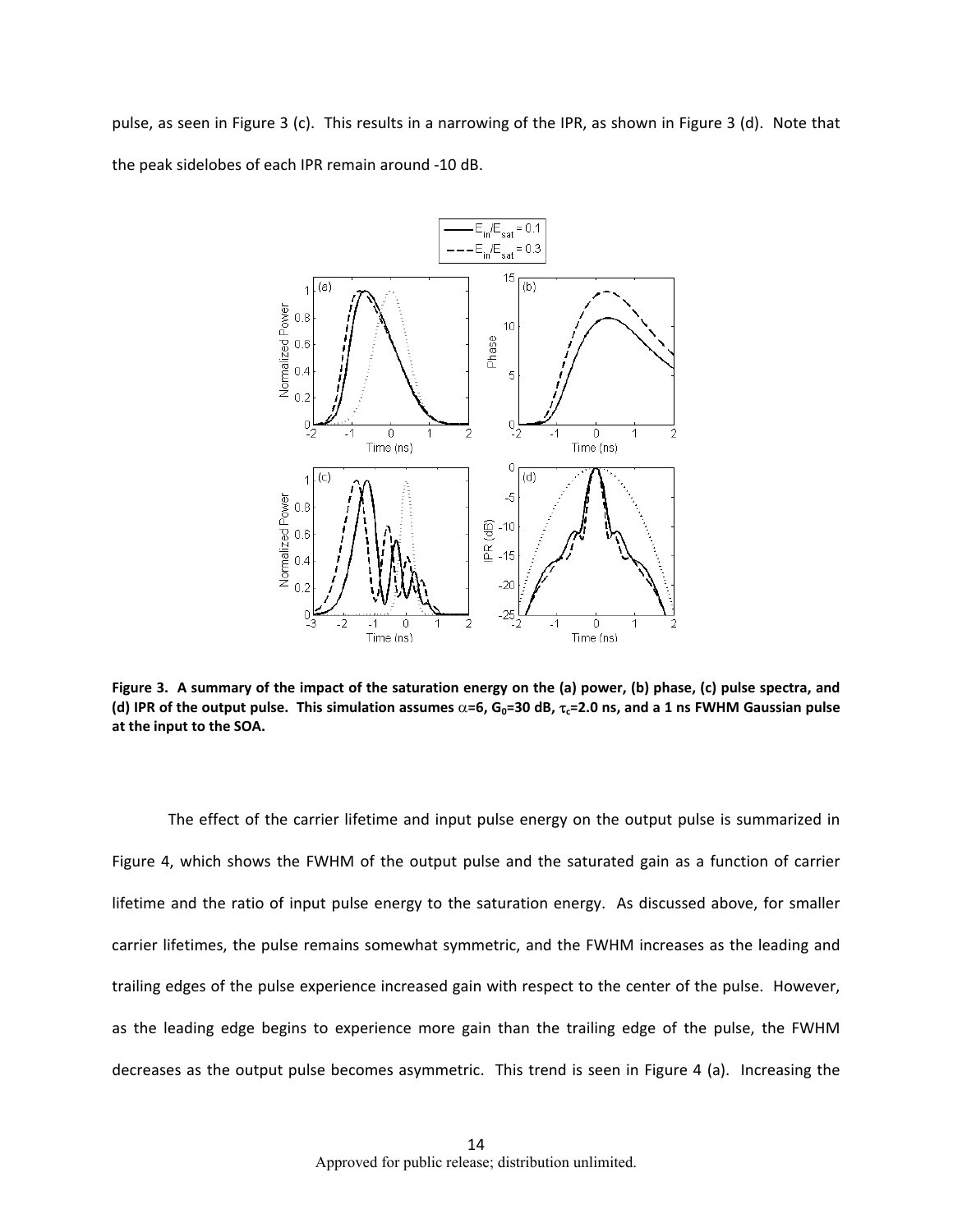pulse energy increases the FWHM of the pulse as the leading edge rises more sharply. As shown in Figure 4 (b), increasing the carrier lifetime reduces the amount of gain experienced by the pulse as it takes longer for the gain to recover after saturation. Increasing the input pulse energy also decreases the saturated gain experienced by the pulse as the saturation occurs earlier in the pulse duration.



Figure 4. A summary of the (a) FWHM and (b) saturated gain of the output pulse as a function of carrier lifetime **and input** pulse energy. This simulation assumes  $\alpha$ =6 and  $G_0$ =30 dB.

The effect of the carrier lifetime and the input pulse energy on the IPR is summarized in Figure 5. Figure 5 (a) shows the range resolution as a function of carrier lifetime, where the range resolution is defined as the 3 dB width of the IPR. As the carrier lifetime increases, the increased gain recovery time increases the magnitude and duration of the phase modulation, which narrows the IPR and improves the range resolution. However, as the carrier lifetime and thus the magnitude of the phase modulation continues to increase, the phase modulation becomes increasingly asymmetric. This asymmetry results in a broadening of the IPR, which degrades the range resolution. The optimum carrier lifetime balances the narrowing of the IPR due to the increased phase modulation with the broadening of the IPR due to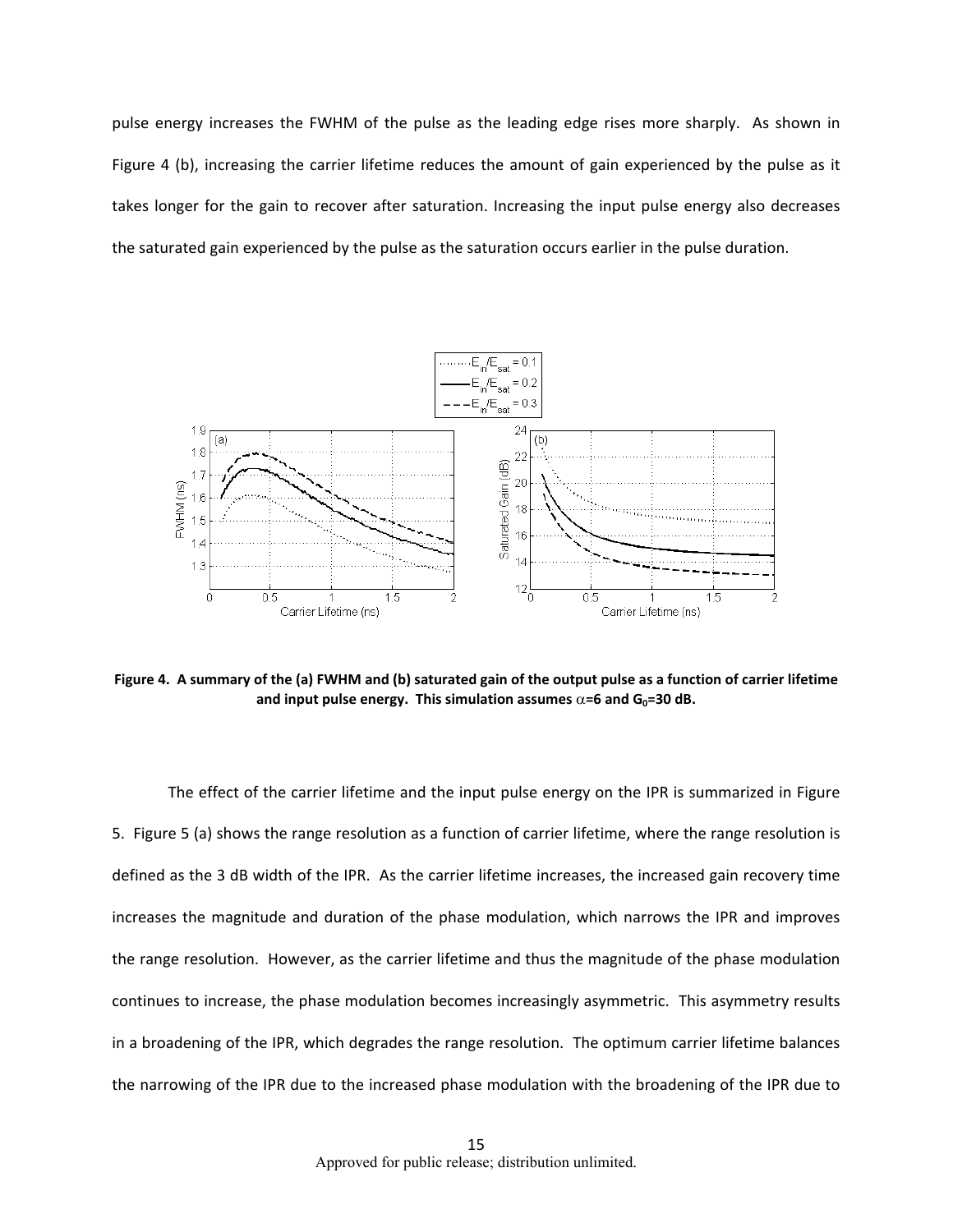the asymmetric phase modulation. In Figure 5 (a), the optimum carrier lifetime is found to be one half the FWHM of the input pulse, or 0.5 ns.

The IPR is also characterized by the ISLR and PSLR, shown in Figure 5 (b) and (c) respectively. The ISLR decreases as the carrier lifetime increases, and shows very little change as the input pulse energy is varied. This indicates that an increase in carrier lifetime causes the energy within the IPR to spread outside of the 3 dB width of the IPR. The PSLR also shows an overall trend of decreasing with an increasing carrier lifetime, indicating that the peak sidelobe levels slightly increase as the carrier lifetime increases. The variations in the PSLR and ISLR with carrier lifetime are not significant and are seen to be on the order of 1.5 dB. As can be seen, variations in the PSLR and ISLR with input energy are even less significant.



Figure 5. The impact of the carrier lifetime and input pulse energy on the (a) range resolution, which is defined as the 3 dB width of the IPR, (b) ISLR of the IPR, and (c) PSLR of the IPR. This simulation assumes  $\alpha$ =6 and G<sub>0</sub>=30 **dB**

Figure 6 further summarizes the effect of the carrier lifetime on the saturated gain. The pulse shapes shown in Figure 4 (a) are normalized to the pulse with the maximum output power (i.e. for  $\tau_c$  = 0.1 ns) to show the decrease in gain as the carrier lifetime increases. The effects of the decreasing pulse

> 16 Approved for public release; distribution unlimited.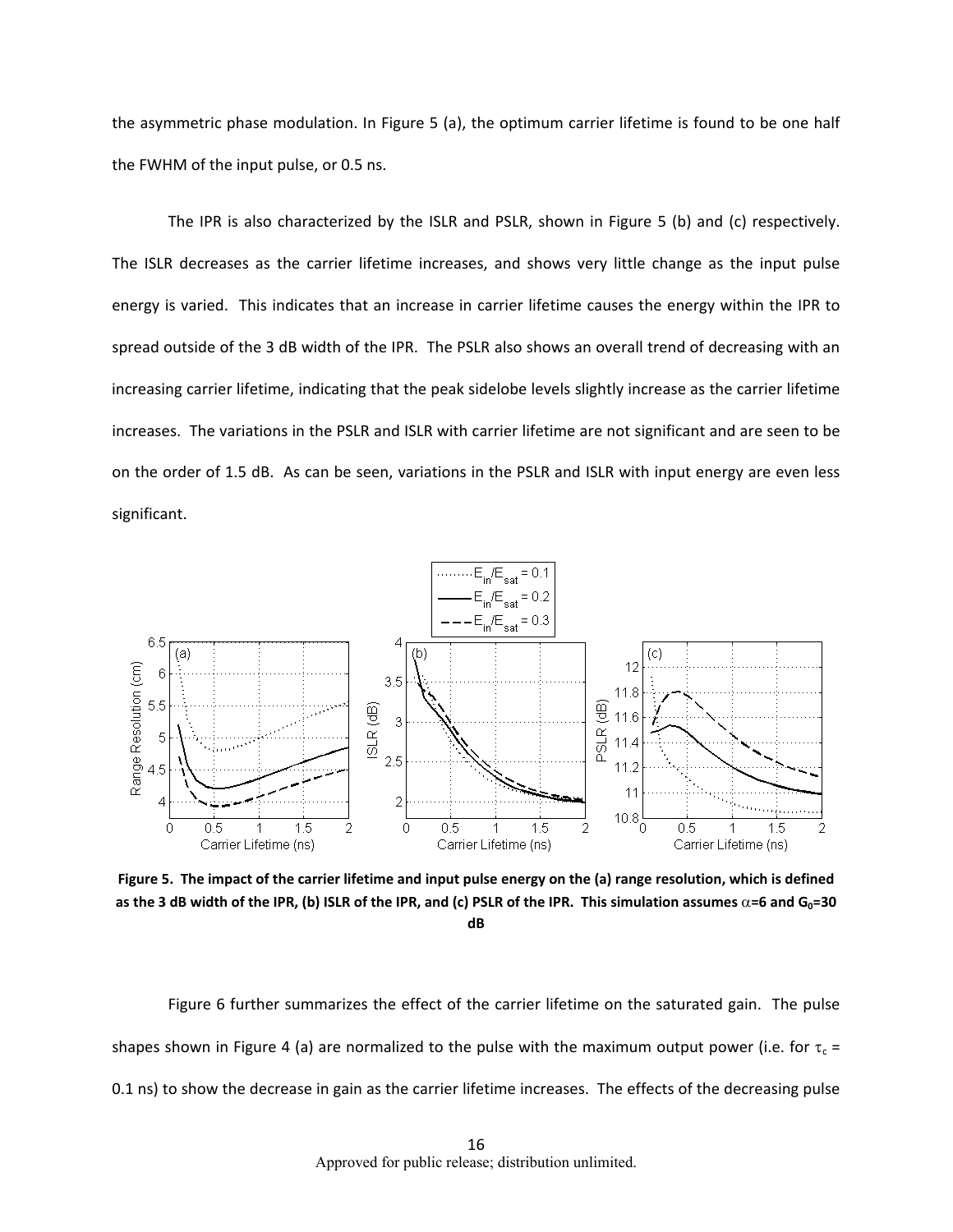energies are evident in the spectra, shown in Figure 4 (c), and the IPRs, shown in Figure 4 (d). Results for the optimum carrier lifetime of 0.5 ns are included in this figure. The IPR for  $\tau_c$ =0.5 ns is a compromise between the phase symmetry for shorter carrier lifetimes, and the increased magnitude of the phase modulation for longer carrier lifetimes, as seen in Figure 4 (b). Note that for a 1 ns FWHM Gaussian input pulse, the pulse emerging from the SOA in this simulation has broadened to a FWHM of 1.6 ns. However, due to the saturation induced phase modulation, the IPR has a 3dB width of 0.32 ns, corresponding to a range resolution of 4.8 cm and a bandwidth of 3.1 GHz.



Figure 6. A summary of the impact of the carrier lifetime and saturation energy on the relative gains of a pulse after travelling through the SOA. The (a) power, (b) phase, (c) pulse spectra, and (d) IPR of the output pulse are shown. This simulation assumes  $\alpha$ =6, G<sub>0</sub>=30 dB, and a 1 ns FWHM Gaussian pulse at the input to the SOA with an energy one tenth the saturation energy. Results for the optimum carrier lifetime of 0.5 ns are presented.

This analysis shows that to optimize range resolution, the optimum carrier lifetime of the SOA is one half the FWHM of the input pulse. Furthermore, a trade‐off exists between the increased phase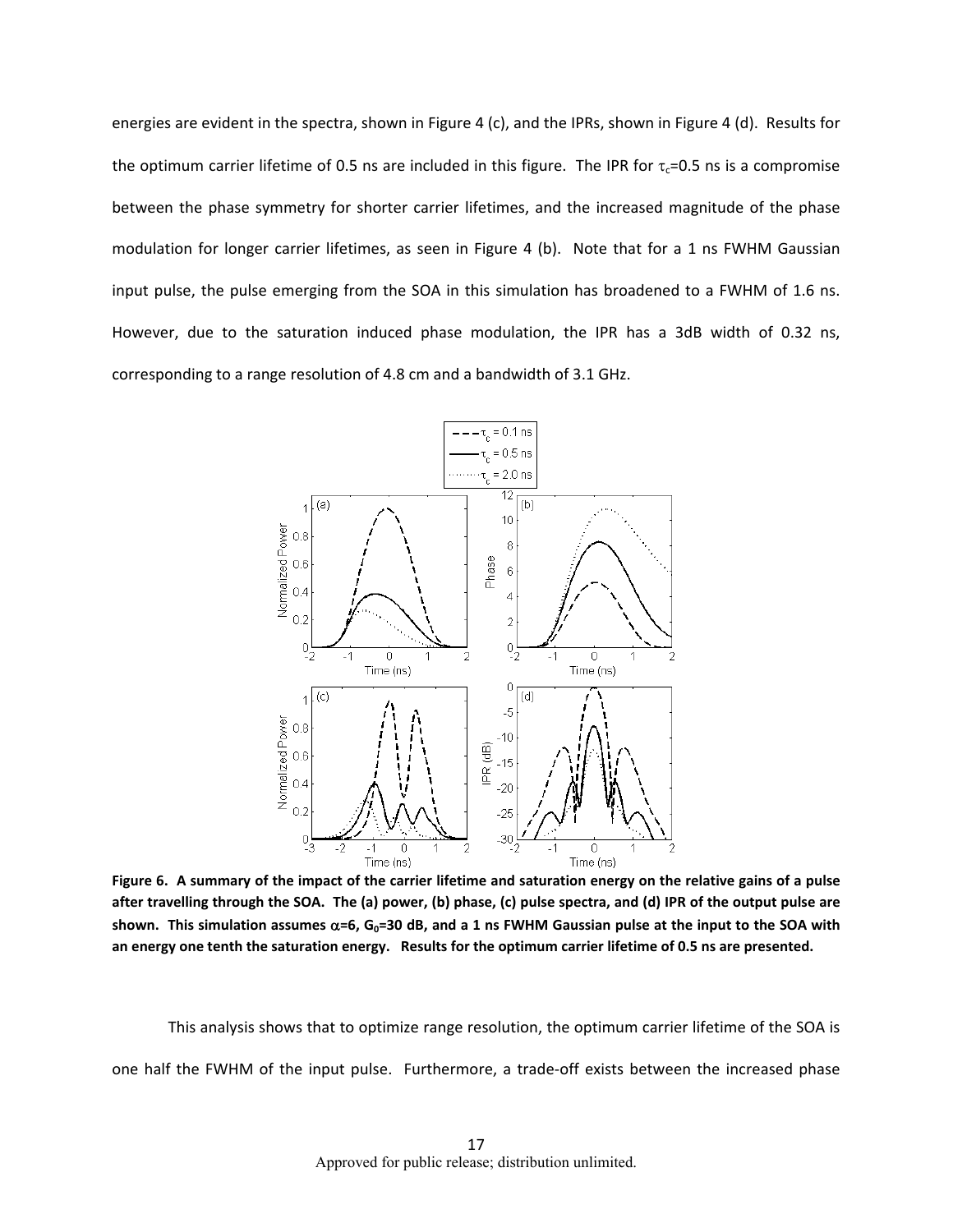modulation resulting from increasing the energy of the input pulse with respect to the saturation energy of the SOA, and the decreased gain experienced by the pulse. The ISLR and PSLR of the IPR do not show significant variations with carrier lifetime and input pulse energy.

#### **VII. Effects of the Unsaturated Gain and Chirp Parameter**

To explore the effects of the unsaturated gain and the chirp parameter on the output pulse, Equation (22) is once again solved assuming a 1 ns FWHM Gaussian input pulse. All of the simulations in this section will assume an input energy one tenth the saturation energy of the SOA and an optimum carrier lifetime of 0.5 ns. Figure 7 addresses the impact of the unsaturated gain,  $G_0$ , for a chirp parameter of 6. As seen in Figure 7 (a), increasing the unsaturated gain of the amplifier increases the gain experienced by the leading edge of the pulse, which results in sharper leading edge and increased asymmetry of the output pulse. Increasing the gain also increases the phase modulation experienced by the pulse, shown in Figure 7 (b). This increases the bandwidth of the pulse, which is evident by the broader spectrum in Figure 7 (c), and narrows the width of the IPR seen in Figure 7 (d).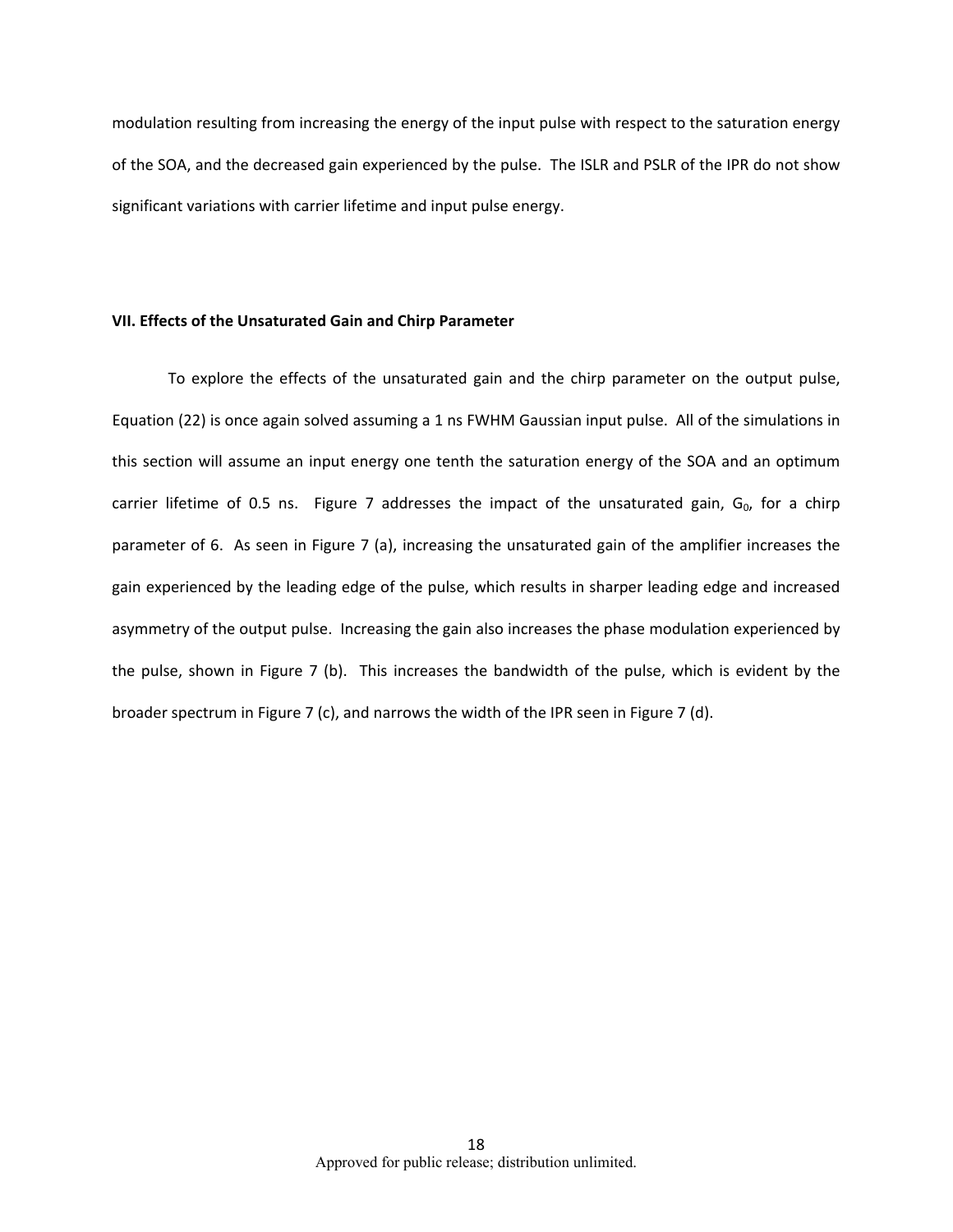

Figure 7. A summary of the impact of the unsaturated gain on the (a) power, (b) phase, (c) pulse spectra, and (d) IPR of the output pulse. This simulation assumes  $\alpha$ =6, E<sub>in</sub>/E<sub>sat</sub>=0.1,  $\tau_c$ =2.0 ns, and a 1 ns FWHM Gaussian pulse at **the input to the SOA.**

The effect of varying the chirp parameter is explored in Figure 8, where an unsaturated gain of 30 dB is assumed. As indicated by Equations (18) and (19), the chirp parameter only affects the phase of the pulse and has no affect on the pulse amplitude. This is reflected in Figure 8 (a), where the pulse profiles are identical for  $\alpha$ =2 and  $\alpha$ =12. However, the significant effect on the magnitude of the phase modulation is evident in Figure 8 (b). The increased phase modulation broadens the pulse spectrum and narrows the IPR, as seen in Figure 8 (c) and (d) respectively.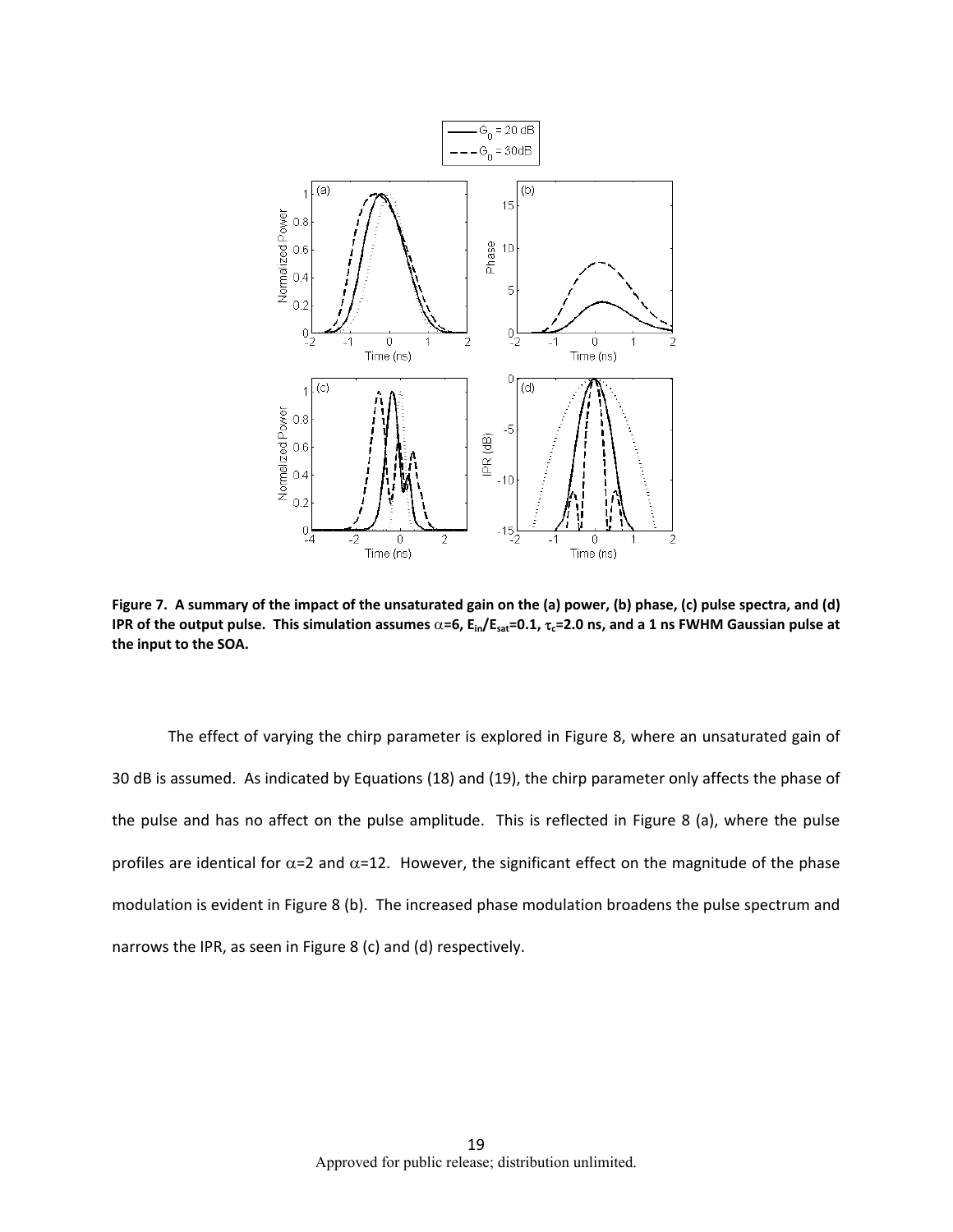

Figure 8. A summary of the impact of the chirp parameter on the (a) power, (b) phase, (c) pulse spectra, and (d) IPR of the output pulse. This simulation assumes  $G_0$ =30 dB,  $E_{in}/E_{sat}$ =0.1,  $\tau_c$ =2.0 ns, and a 1 ns FWHM Gaussian **pulse at the input to the SOA.**

The FWHM and saturated gain as a function of unsaturated gain are shown in Figure 9. Increasing the unsaturated gain also increases the FWHM of the output pulse as the gain experienced by the leading and trailing edges of the pulse increases with respect to the gain experienced by the center of the pulse. The saturated gain as a function of unsaturated gain is shown in Figure 9 (b). Since the chirp parameter affects only the phase and not the magnitude of the pulse, it has no affect on the FWHM or gain of the output pulse.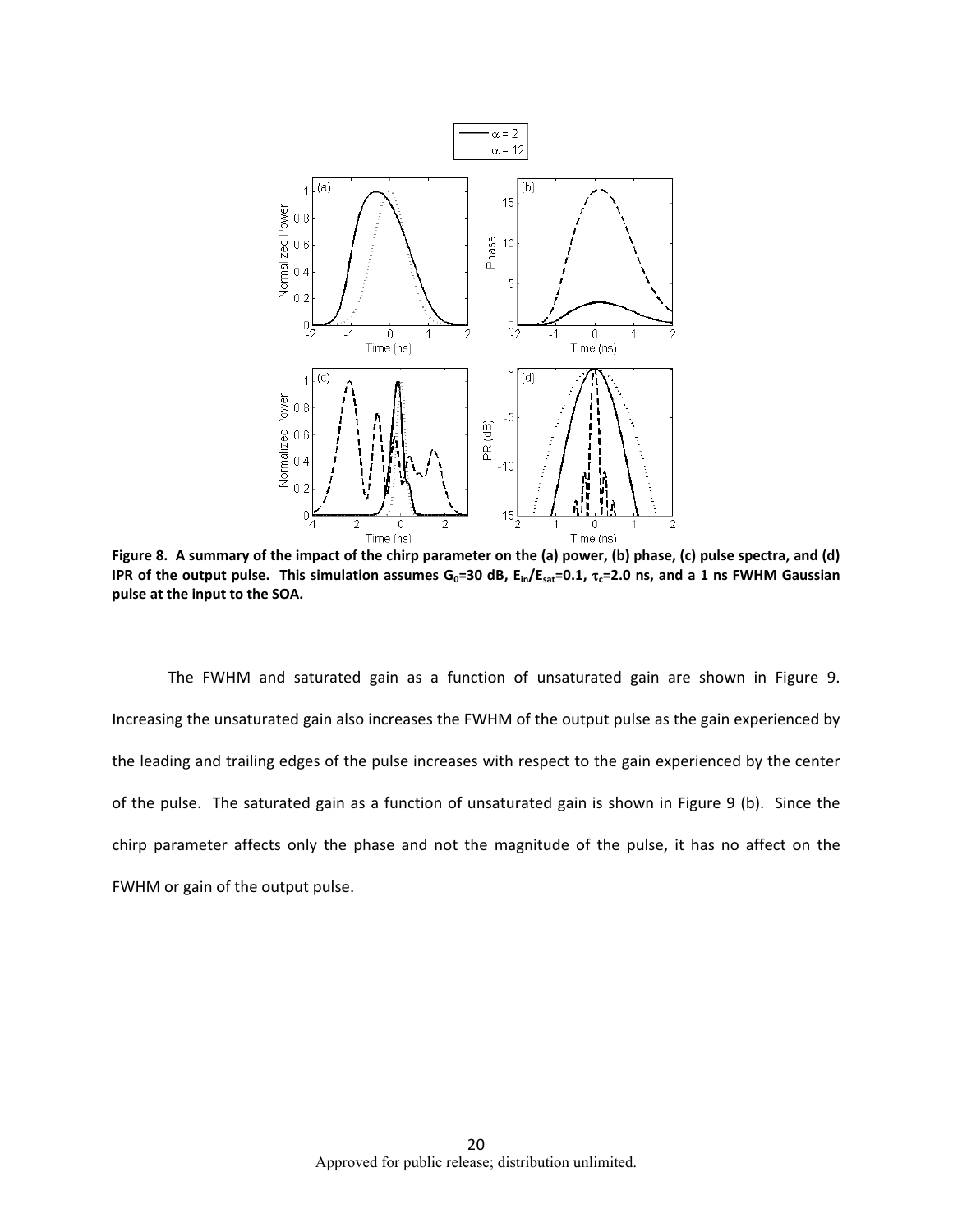

Figure 9. A summary of the (a) FWHM and (b) saturated gain of the output pulse as a function of the unsaturated gain. This simulation assumes  $\tau_c$ =0.5 ns and  $E_{in}/E_{sat}$  = 0.1. The FWHM and saturated gain are not **affected by the chirp parameter.**

The effect of the unsaturated gain and the chirp parameter on the IPR is summarized in Figure 10. As seen in Figure 10 (a), the range resolution improves with increases in the unsaturated gain or chirp parameter. The ISLR shows less than 1 dB in variation as the unsaturated gain increases, although an increase in chirp parameter from 2 to 12 can cause the ISLR to decrease by roughly 2.5 dB. The PSLR is shown only for cases where there are discernable peaks. For instance, in Figure 8 (d) the IPR has no discernable peaks when  $\alpha$  = 2. As can be seen, the PSLR shows no more than 2 dB of variation as the unsaturated gain is increased.



21 Approved for public release; distribution unlimited.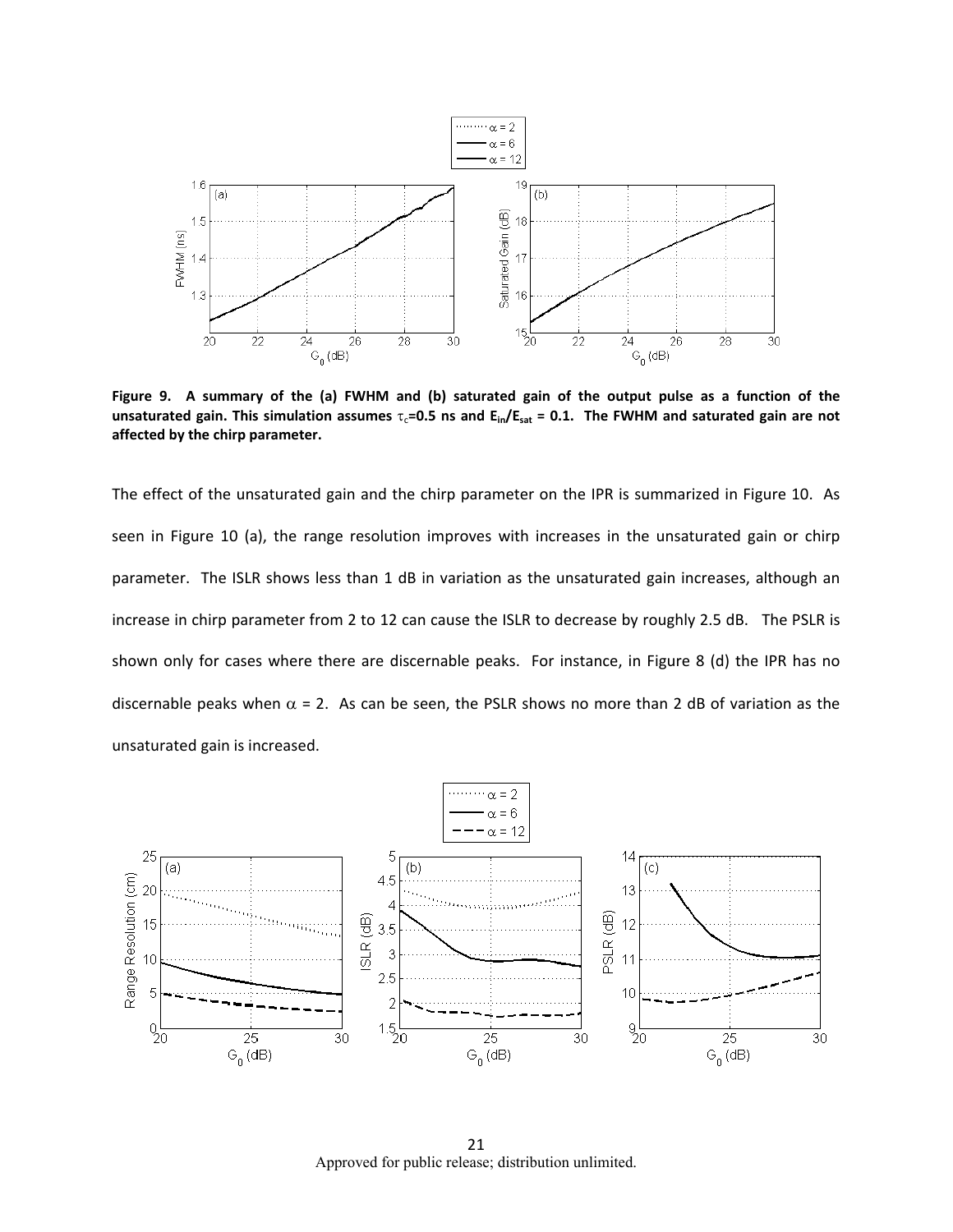Figure 10. The impact of the saturated gain and chirp parameter on the (a) range resolution, which is defined as the 3 dB width of the IPR, (b) ISLR of the IPR, and (c) PSLR of the IPR. This simulation assumes  $\tau_c$ =0.5 ns and **Ein/Esat=0.1.**

This analysis shows that in order to optimize the range resolution and saturated gain experienced by the pulse, it is advantageous to choose a SOA with maximum unsaturated gain and chirp parameter values. Although the range resolution increases significantly as the chirp parameter is increased, this does have the negative impact of decreasing the ISLR and PSLR of the IPR.

#### **VIII. Discussion**

The above analysis has investigated the characteristics of a SOA and their impact on the IPR of a laser radar system. Based on the analysis presented above, we will assume the SOA parameters summarized in Table 2 for a 1 ns FWHM Gaussian input pulse. The carrier lifetime of 0.5 ns was found to optimize the range resolution of the system. An unsaturated gain of 30 dB is assumed, and an input energy such that  $E_{\text{in}}/E_{\text{sat}} = 0.1$  would allow for significant phase modulation while also providing a saturated gain of approximately 18.5 dB, as shown in Figures 4 (b) and 9 (b). If the source cannot emit pulses with sufficient energy to saturate the amplifier, it is assumed that additional optical amplifiers could be employed prior to the SOA shown in Figure 1 (b) to achieve the necessary input energy, provided that the additional amplifiers are not saturated and do not result in any appreciable phase modulation prior to the saturated SOA. A chirp parameter of 6 is assumed to be reasonable as it is between the minimum value of 2 and the maximum value of 12 cited in the literature<sup>4</sup>.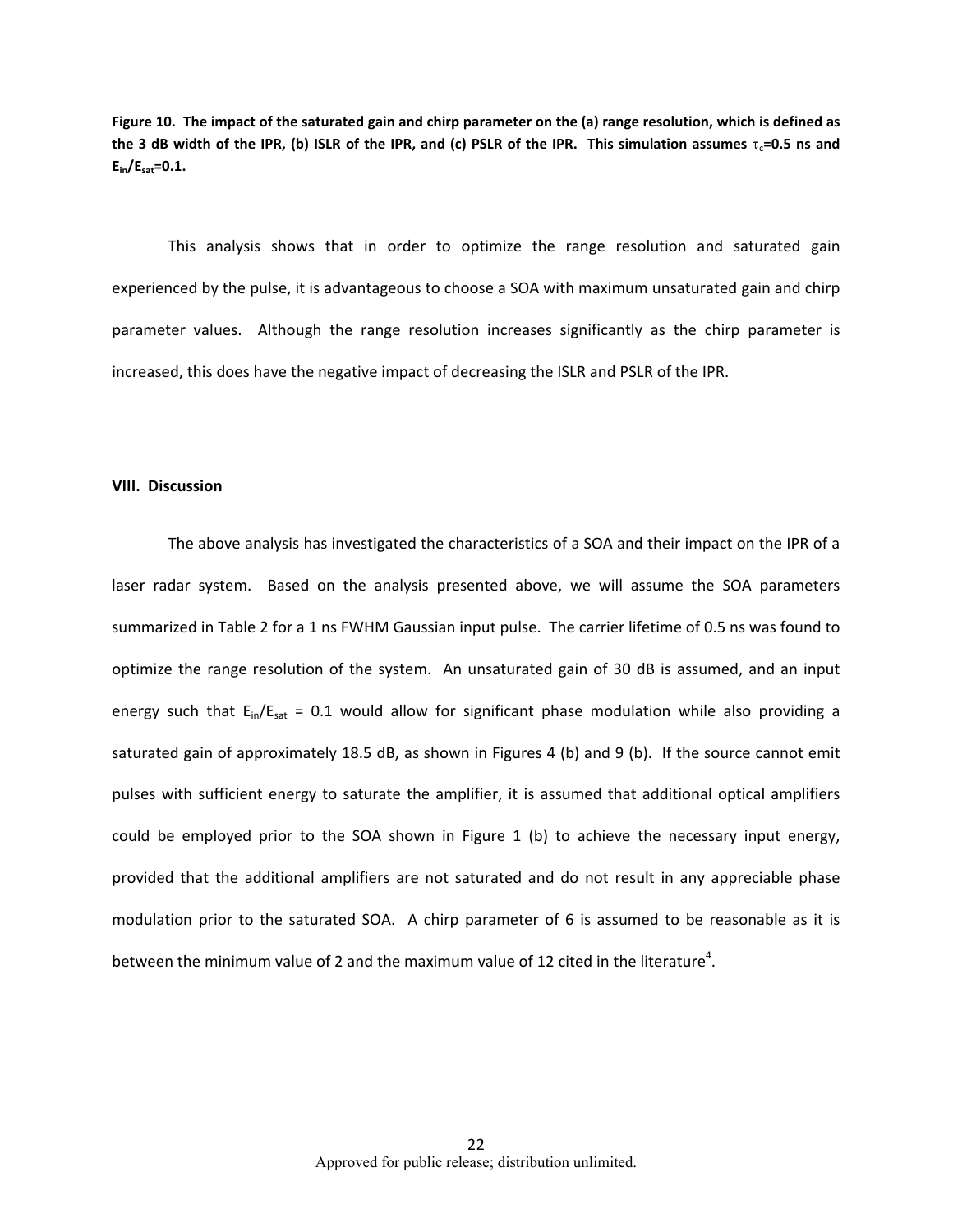| <b>SOA Parameters</b>                                |                                | <b>Output Pulse Parameters</b> |                                    |                    |          |
|------------------------------------------------------|--------------------------------|--------------------------------|------------------------------------|--------------------|----------|
| <b>Variable</b>                                      | <b>Designation</b>             | <b>Value</b>                   | <b>Variable</b>                    | <b>Designation</b> | Value    |
| Input Pulse FWHM                                     | $\tau_{\text{p}}$              | 1 <sub>ns</sub>                | <b>Output Pulse FWHM</b>           | $\tau_{p,o}$       | $1.6$ ns |
| <b>Carrier Lifetime</b>                              | $\tau_c$                       | $0.5$ ns                       | Saturated Gain                     | G                  | 18.5 dB  |
| <b>Unsaturated Gain</b>                              | $G_0$                          | 30 dB                          | Range Resolution                   | ΛR                 | 4.8 cm   |
| Ratio of Input Energy to<br><b>Saturation Energy</b> | $E_{\text{in}}/E_{\text{sat}}$ | 0.1                            | Integrated Sidelobe<br>Level Ratio | <b>ISLR</b>        | 2.55 dB  |
| Chirp Parameter                                      | $\alpha$                       | 6                              | Peak-to-Sidelobe Levell<br>Ratio   | <b>PSLR</b>        | 11.1 dB  |

**Table 2. SOA Parameters Simulated for Experimental Demonstration**

A pulsed source will experience some variation in pulse duration and energy. The effect of a ±10% variance in pulse duration or energy on the IPR of the transmitted pulse is summarized in Figure 11. In each case, it is assumed that the output of the SOA has been monitored and is used as the matched filter, therefore the matched filter accounts for the variations in pulse duration and energy. Assuming the SOA parameters outlined in Table 2, a ±10% change in pulse duration for a 1 ns FWHM Gaussian pulse affects the range resolution by  $\pm 10\%$ . For a pulse duration of 1 ns, a  $\pm 10\%$  change in input energy affects the range resolution by  $\pm 2\%$ . Note that the SOA is much more sensitive to changes in pulse duration than variations in pulse energy. However, even the variations in pulse duration do not have a significant impact on the IPR. A transform limited pulse with variations of ±10% in pulse duration would also experience variations of ±10% in range resolution as determined by Equation (1). This suggests that for a reasonably stable source a monitor may not be necessary, as the IPR does not change significantly with variations of the input pulse duration or energy.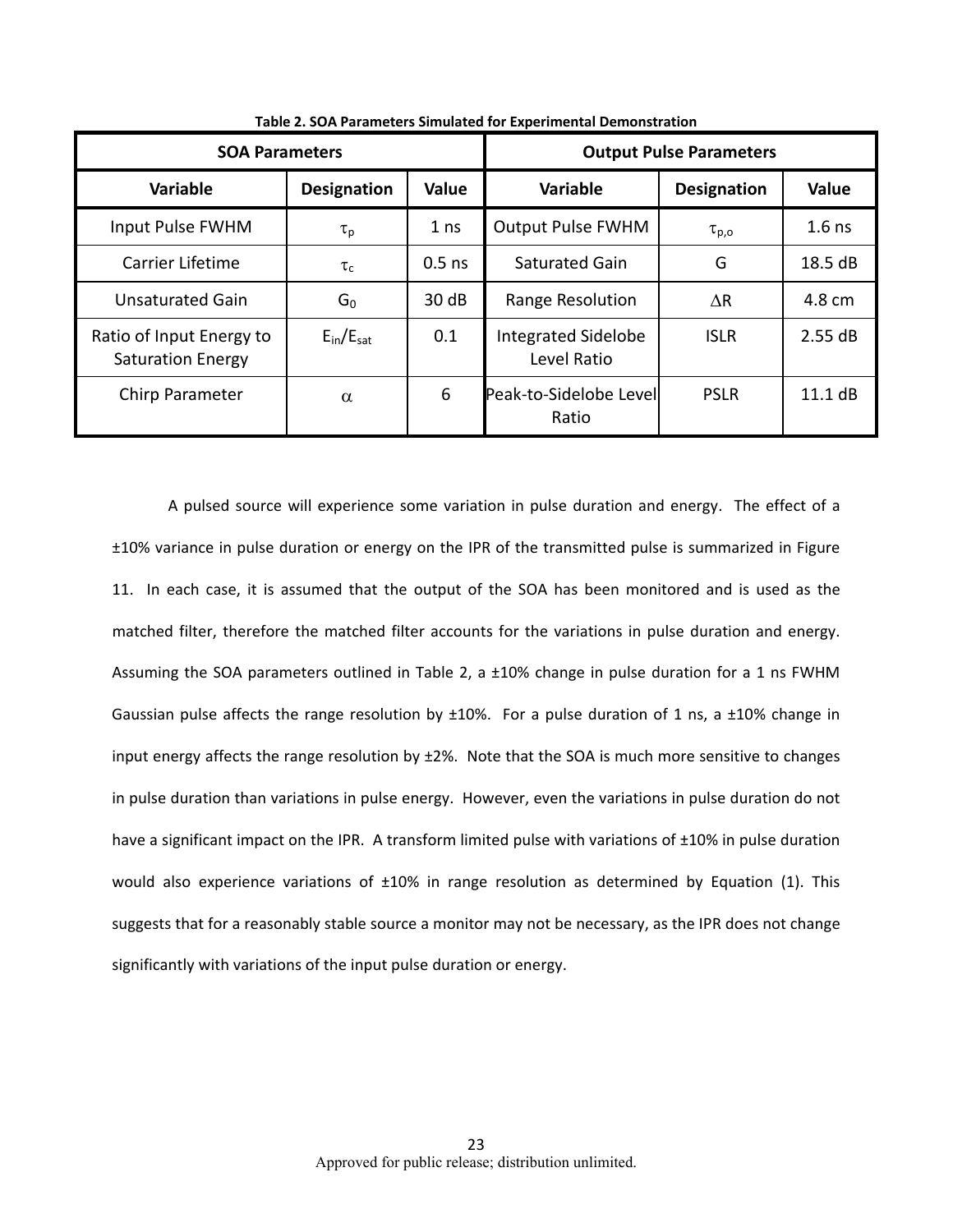

Figure 11. Summary of the impact of 10% variations in the input pulse duration and energy for the SOA parameters outlined in Table 2. In each case, the matched filter is adjusted to account for these variations.

If a single matched filter is constructed using the SOA parameters outlined in Table 2, the matched filter output for pulses with varying pulse durations and input energies are shown in Figure 12. In this case, the matched filter will not account for variations in the transmitted pulse. In each plot, the solid line represents the IPR where the matched filter is perfectly matched to the received signal for  $\tau_0$  = 1 ns and  $E_{in}/E_{sat}=0.1$ . Variations in the pulse duration result in an asymmetric matched filter output, as seen in Figure 12 (a), but little change in the 3 dB width of the matched filter output as compared to the IPR. As indicated in Figure 12 (c), a change in pulse duration of ±10% yields a 0.4 dB variation in ISLR and a 0.48 cm variation in range resolution. It can be deducted from Figure 12 (a) that variations in the sidelobe levels are much less than 1 dB, and therefore any change in the PSLR is considered insignificant. However, it is evident that the peak of the IPR shifts slightly in time as the duration of the output pulse varies, which will yield an error in the range measurement. This is summarized in Figure 13, which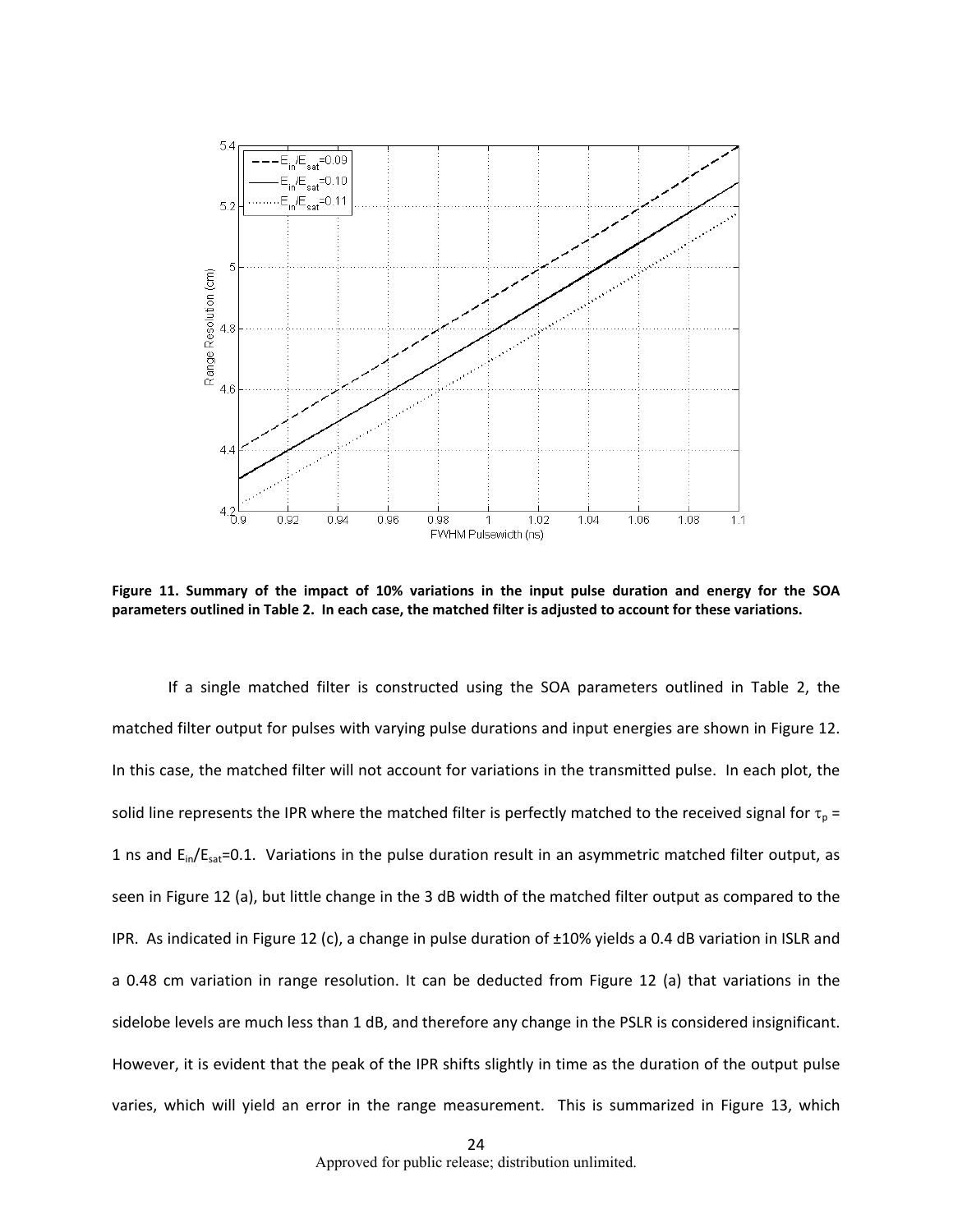shows that range errors on the order of  $\pm 0.5$  cm could be expected for  $\pm 10\%$  variations in the pulse duration.

The impact due to  $\pm 10\%$  variations in the pulse energy, as shown in Figure 12 (b), is much less noticeable. According to Figure 12 (d), this yields a 0.01 dB variation in ISLR and a 0.10 cm variation in range resolution. Once again, changes in the PSLR are judged to be insignificant by inspection of Figure 12 (b). Therefore, mismatches between the return signal and the matched filter due to variations in the pulse energy or duration at the input to the SOA do not produce significant variations in the matched filter output. This confirms that for a stable pulsed source with duration and energy variations on the order of ±10%, there is little error introduced if the matched filter is constructed for the ideal case rather than from monitoring the variations in each transmitted pulse.



Figure 12. Effect of variations in input pulse duration and input energy on the matched filter output for the SOA parameters outlined in Table 2. In each case, the matched filter is fixed and assumes an input pulse duration of  $\tau_p$ =1 **ns** and **input** pulse energy of  $E_{in}/E_{sat}$  = 0.1.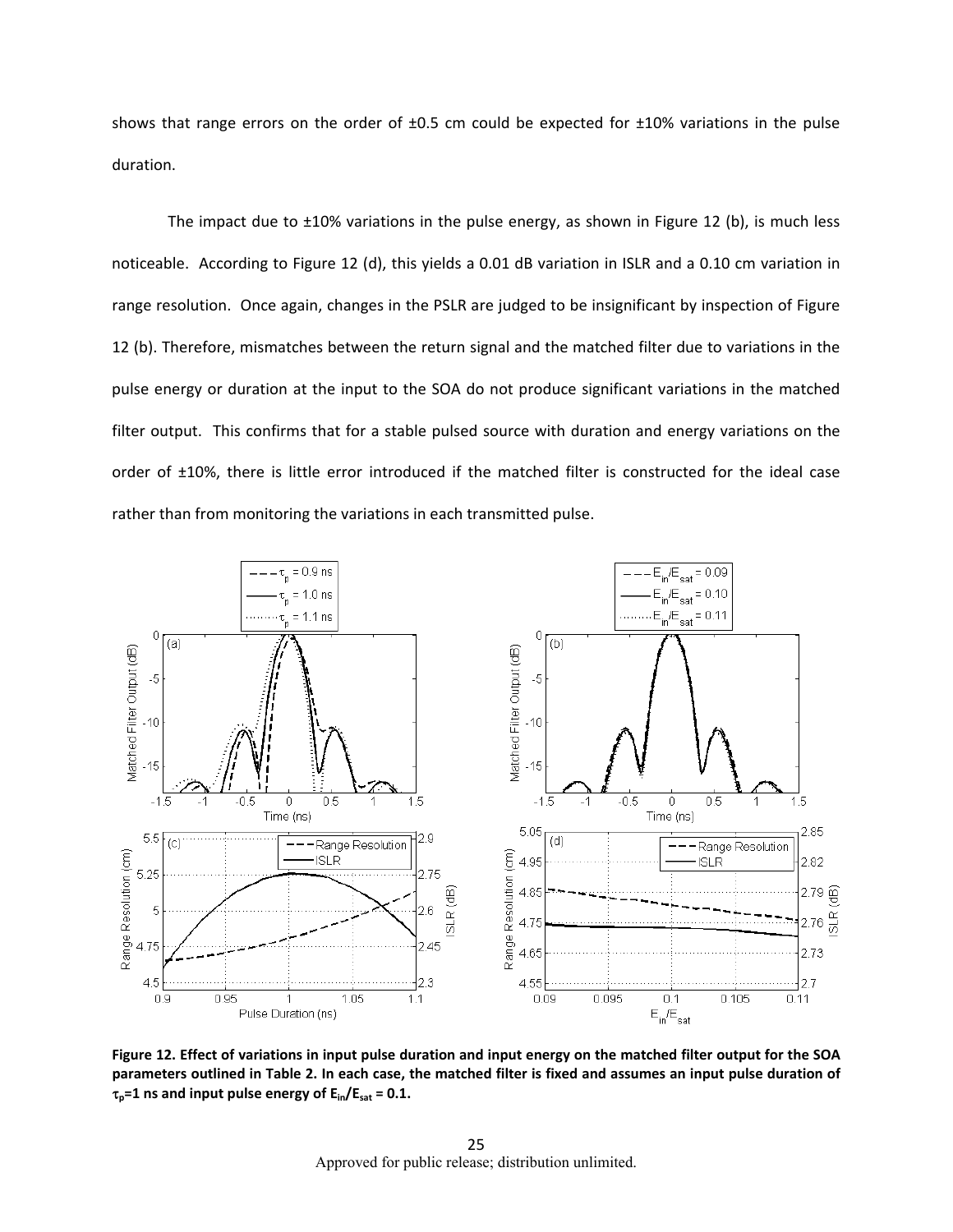

Figure 13. Range error as a function of variations in input pulse duration for the SOA parameters outlined in **Table 2.**

As discussed above, the primary motivation for this work is to investigate methods that enable the transmission of high bandwidth pulses that are also shorter in duration than those typically used, thereby minimizing the detrimental effects due to target motion. Figure 8 offers a comparison of the IPR obtained using the parameters outlined in Table 2 to those obtained using the longer duration (here,  $20 \mu s$ ) LFM pulses that are typically employed. The IPR for a transform limited Gaussian pulse is also included for reference. The characteristics of each pulse are summarized in Table 3. In each case, the 3 dB widths of the main lobe are identical. The ISLR for the amplifier modulated pulse is degraded by about 2.2 dB as compared to the transform limited pulse, and by about 1.4 dB as compared to the LFM pulse. The largest sidelobe is about 2 dB higher for the SOA‐modulated pulse than the traditional LFM pulse.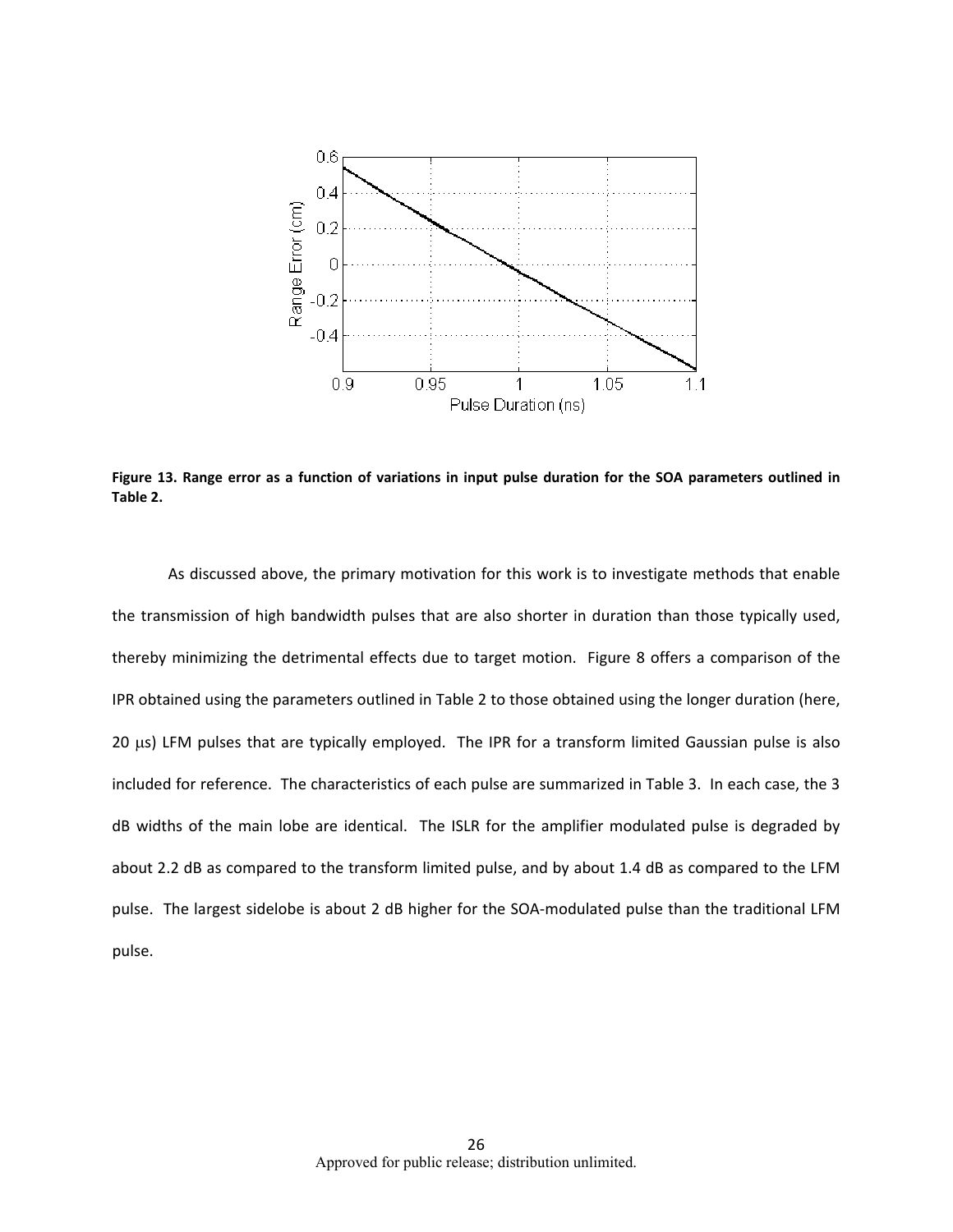

Figure 14. IPRs for an amplifier modulated pulse, a 20 µs LFM pulse, and a transform limited Gaussian pulse, all with a range resolution of 4.8 cm. The highest sidelobe level for the amplifier modulated IPR is 2 dB higher than **that of the traditional LFM pulse.** 

|             | <b>Amplifier Modulated</b> | <b>LFM</b> | <b>Transform Limited</b> |
|-------------|----------------------------|------------|--------------------------|
| <b>FWHM</b> | $1.6$ ns                   | $20 \mu s$ | $0.22$ ns                |
| $\Delta$ R  | 4.8 cm                     | 4.8 cm     | 4.8 cm                   |
| <b>ISLR</b> | 2.58dB                     | $4.02$ dB  | 4.80 dB                  |
| <b>PSLR</b> | 11.1 dB                    | 13.3 dB    | n/a                      |

**Table 3. Comparison of amplifier modulated, LFM, and transform limited Gaussian pulses**

The above analysis assumes a 1 ns FWHM Gaussian input pulse, with the saturation‐induced phase modulation improving the range resolution beyond the 15 cm requirement presented in Table 1. The use of the SOA as both an amplifier and a phase modulator can also serve to relax the source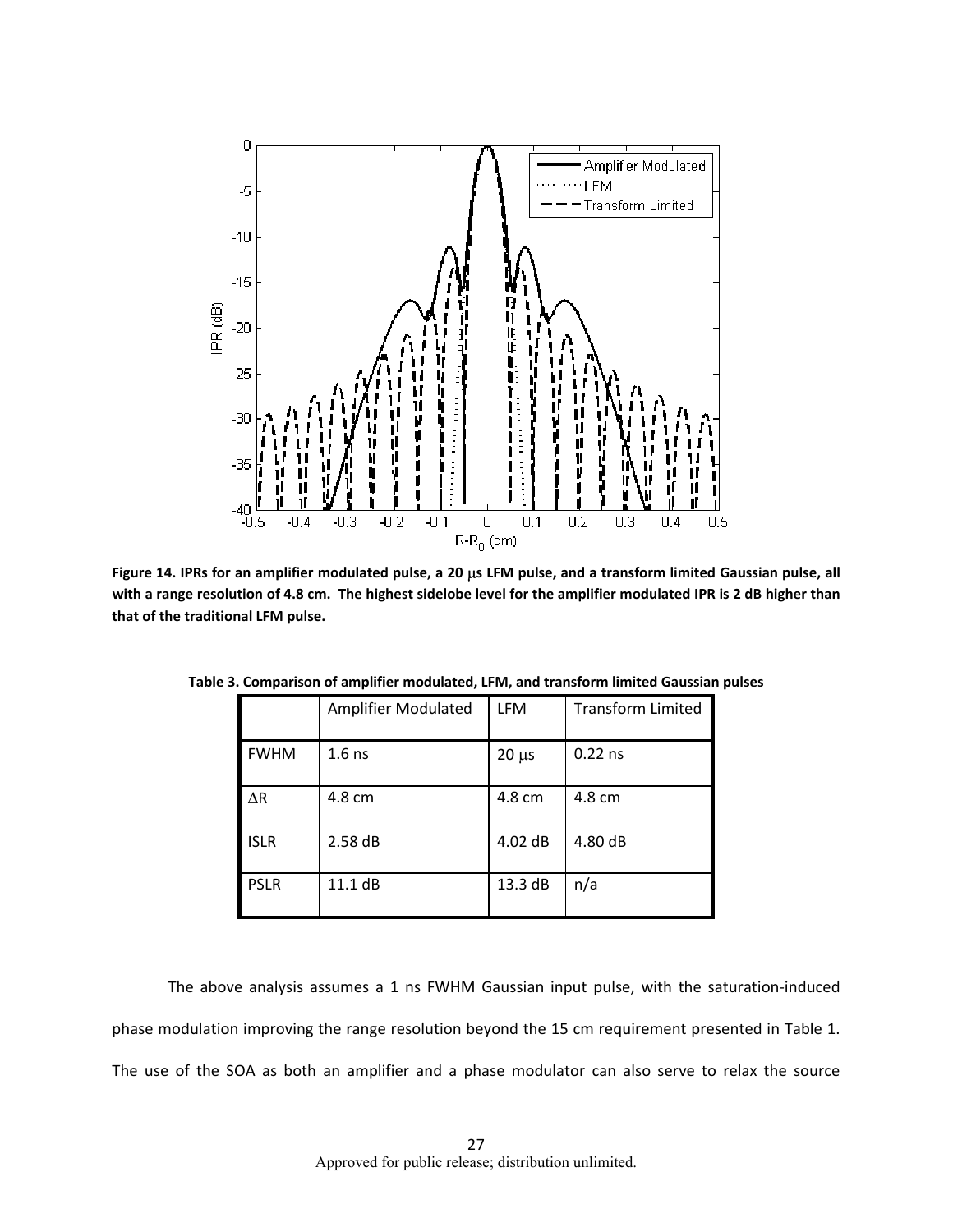requirements by allowing the use of a longer input pulse duration that is modulated to provide the necessary 15 cm range resolution. To explore this option, Equations (18) through (20) were solved for various pulses with the same energy but different pulse durations. The range resolution of the resulting transmitted pulse as a function of the input pulse duration is shown in Figure 15 (a) for  $G_0=30$  dB and  $E_{in}/E_{sat}$  = 0.1. The carrier lifetime was optimized to be one half of each pulse duration, representing the best case scenario for range resolution. As expected, the required pulse duration is heavily dependent on the chirp parameter of the SOA. For a chirp parameter of  $\alpha$ =6, an input pulse with a FWHM of 3.1 ns would meet the 15 cm range resolution requirement, while a SOA with  $\alpha$ =12 would allow an input pulse duration of 6.3 ns. As shown in Figure 15 (b), the ISLR remains relatively stable as the input pulse duration increases. The PSLR shows some improvement as the pulse duration increases, as seen in Figure 15 (c), but the significant improvements only occur once the pulse duration has increased to the point that the subsequent range resolution is greater than 15 cm. Note that there are no discernable peaks in the IPR for  $\alpha$ =2.



Figure 15. The (a) range resolution, (b) ISLR, and (c) PSLR of the saturation induced phase modulated pulse as a function of the input pulse duration for varying chirp parameters, assuming  $G_0 = 30$  dB and  $E_{in}/E_{sat} = 0.1$ . The **optimum carrier lifetime for each pulse duration was used in this simulation.**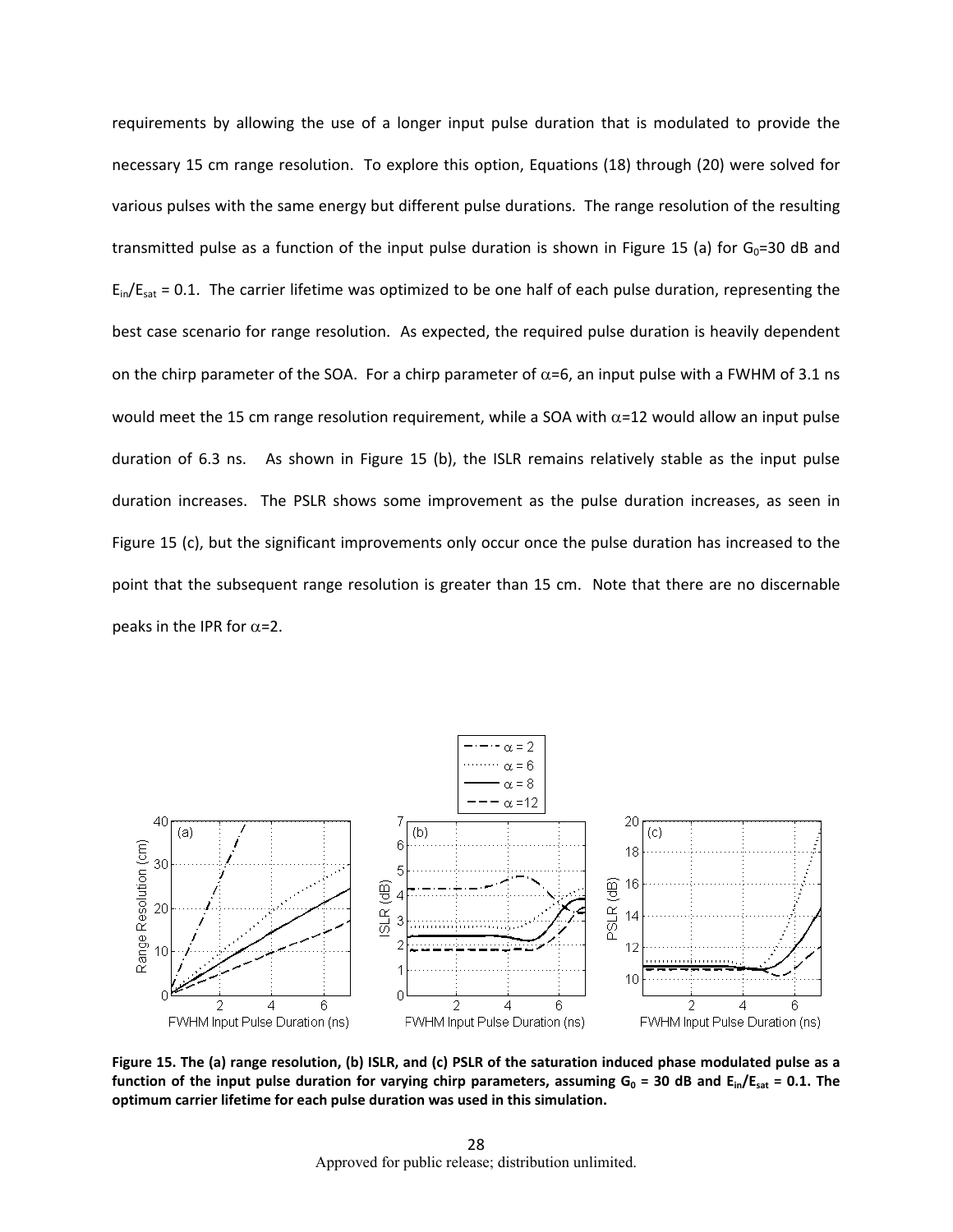This analysis has shown that the phase modulation induced by a saturated SOA can be exploited as additional bandwidth to improve the range resolution of a laser radar system. The following section will present proof of concept laboratory results for the transmission of pulses with a phase modulation characteristic of what would be expected from a saturated SOA.

#### **IX. Experimental Results**

The effect of the SOA on the transmitted pulse was simulated in the lab using the setup detailed in Figure 16. Limitations in the speed of the available digitizers limited the pulse bandwidth that could be accurately sampled, so instead of directly saturating a SOA this process was simulated by replacing the components within the dashed box in Figure 1 (b) with those seen in the dashed box in Figure 16. This allowed the output pulse to be broadened in time, reducing the bandwidth of the received pulse and thus the speed at which the received signal must be sampled. The setup is described in detail below.

The source is a CW 1.55  $\mu$ m NP Photonics fiber laser. The first beam splitter (BS) picks off a portion of the beam to serve as a local oscillator (LO). A Brimrose 500 MHz acousto‐optic modulator (AOM) serves as an amplitude modulator by sending one channel of the Tektronix arbitrary waveform generator (AWG) through an amplifier (not shown) to drive the AOM at its resonant frequency for a short period of time, thereby pulsing the transmitted signal. The amplitude of the resonant frequency was adjusted to yield the pulse profile for the SOA described in Table 2. The AOM also serves to offset the transmitted signal from the LO slightly in frequency. A second channel of the AWG passes through an amplifier to drive an EOspace low  $V_\pi$  Lithium Niobate phase modulator (PM) that is used to simulate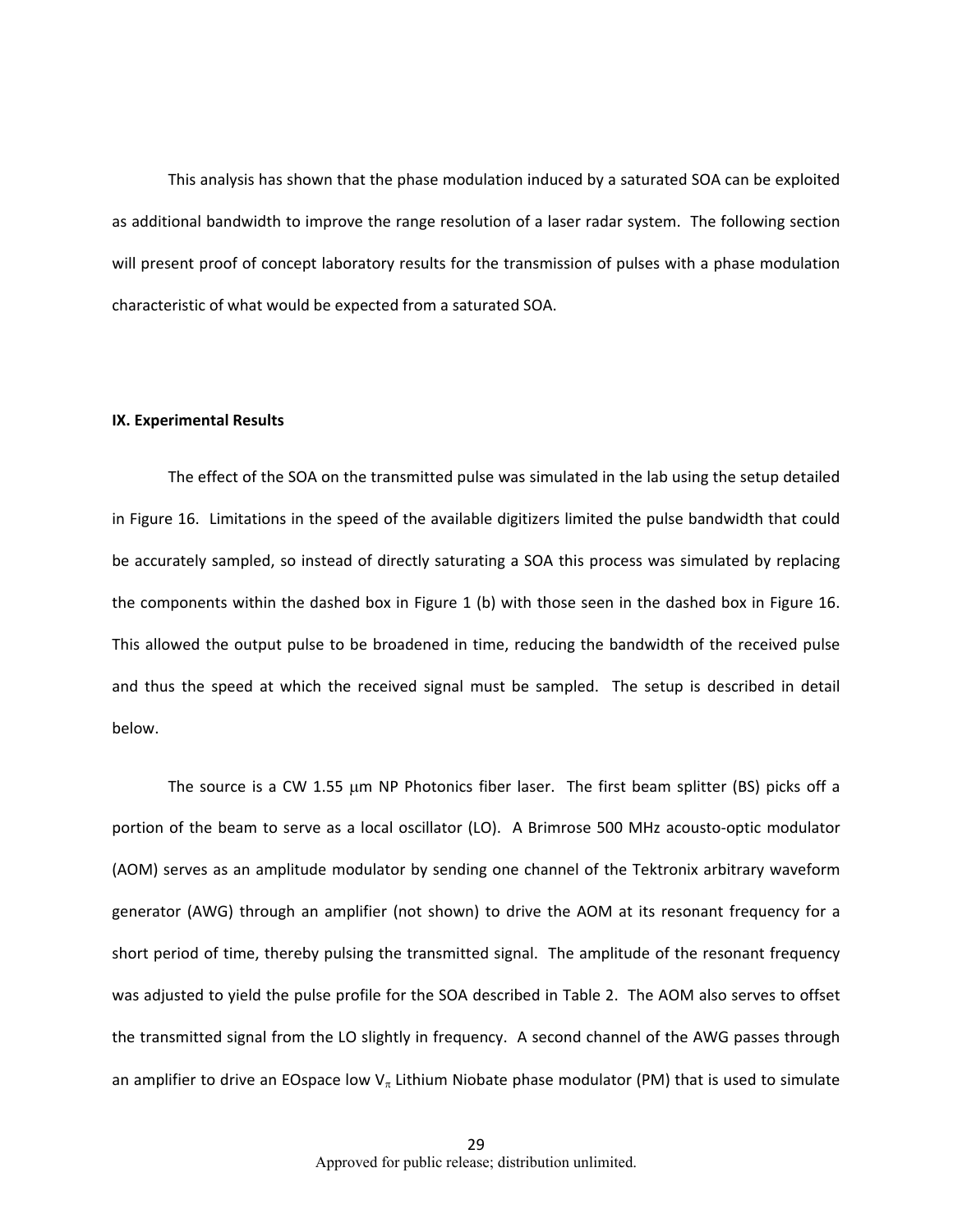the phase modulation of a saturated SOA. The amplitude of the drive signal was adjusted to yield the desired phase profile. Before transmission, a portion of the signal is picked off to serve as a monitor. Upon receipt, the return signal is intercepted by a transmit receive switch (Tx/Rx). Two free space I/Q demodulators are used to detect the monitor and received signal, each containing a quarter waveplate  $(\lambda/4)$  and a half waveplate  $(\lambda/2)$  to yield a circularly polarized LO and a signal/monitor polarized at 45 degrees, as discussed in Section III. The I/Q demodulator combines the LO and signal/monitor with a beamsplitter and then separates the signal into I and Q components using a polarized beamsplitter (PBS). The I and Q components of the monitor are measured using fiber‐coupled 12‐GHz 1544‐B New Focus detectors ( $D_1$  and  $D_2$ ), and the I and Q components of the signal are measured using identical detectors ( $D_3$  and  $D_4$ ). A 4-channel Acqiris DC282 Digitizer was used to collect the data at a rate of 2 gigasamples/second. The AOM did not have a fast enough response time to allow for the transmission of the 1.6 ns FWHM pulse seen in Figure 6 (a). As such, the transmitted pulse duration and phase modulation was slowed down by a factor of 25 to accommodate the response time of the AOM.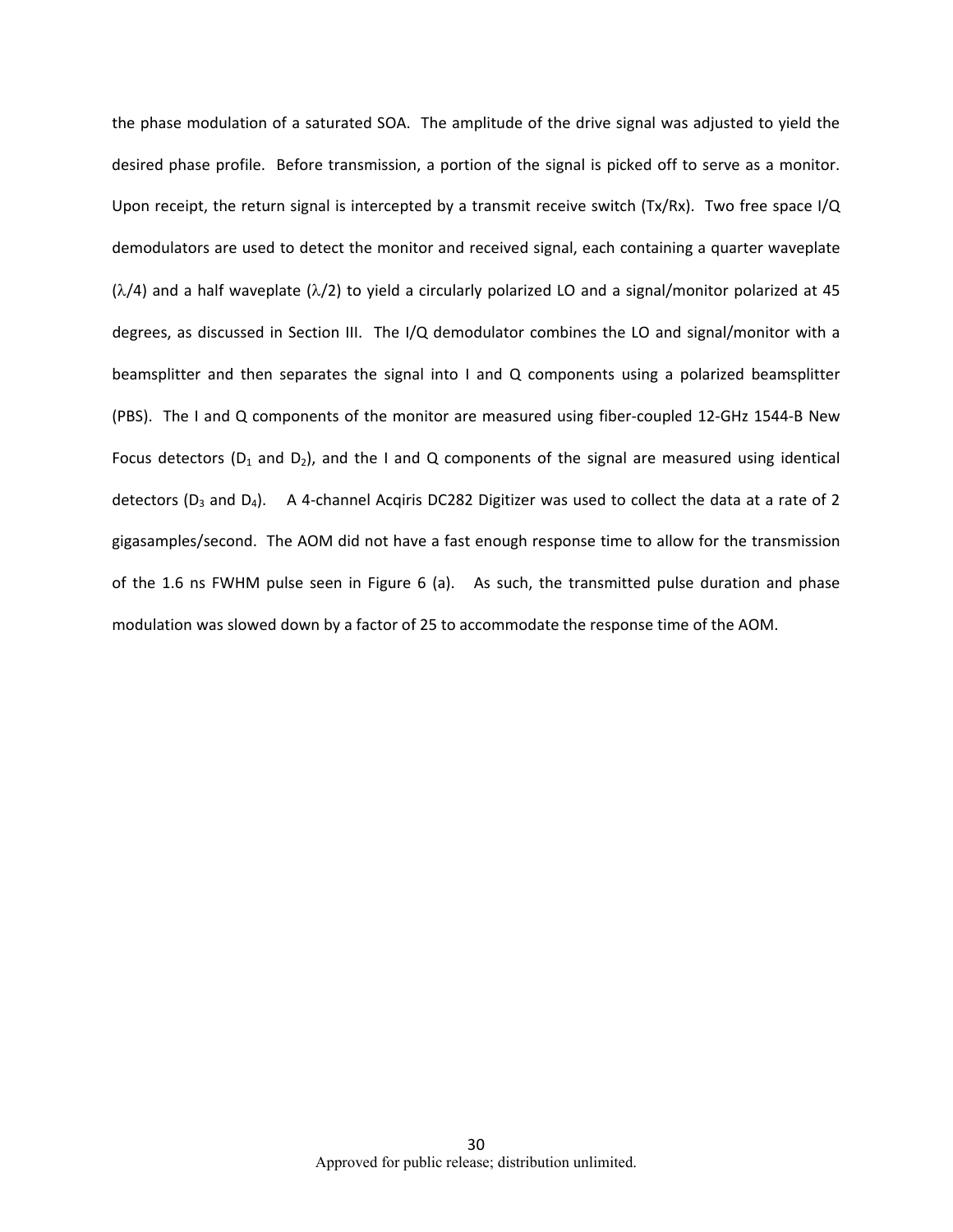

**Figure 16. Laboratory setup used to simulate saturation induced modulation in Gaussian pulses.** 

This setup was first used to obtain data from a corner cube attached to a Hardy vibration calibration stand. An example of the power, phase, and IPR of a received pulse is shown in Figure 17. The theoretical data is represented by the dotted line. As can be seen, the transmitted pulse closely approximates the characteristics of the simulated pulse. Vibration data was collected with the calibration stand set to 1075 Hz, 3001 Hz, and 848 Hz. The data was processed as outlined in Section IV, and the Fourier transform of the phase history is presented in Figure 18. The measured vibration frequencies match the known values as reported by the Hardy vibration calibration stand.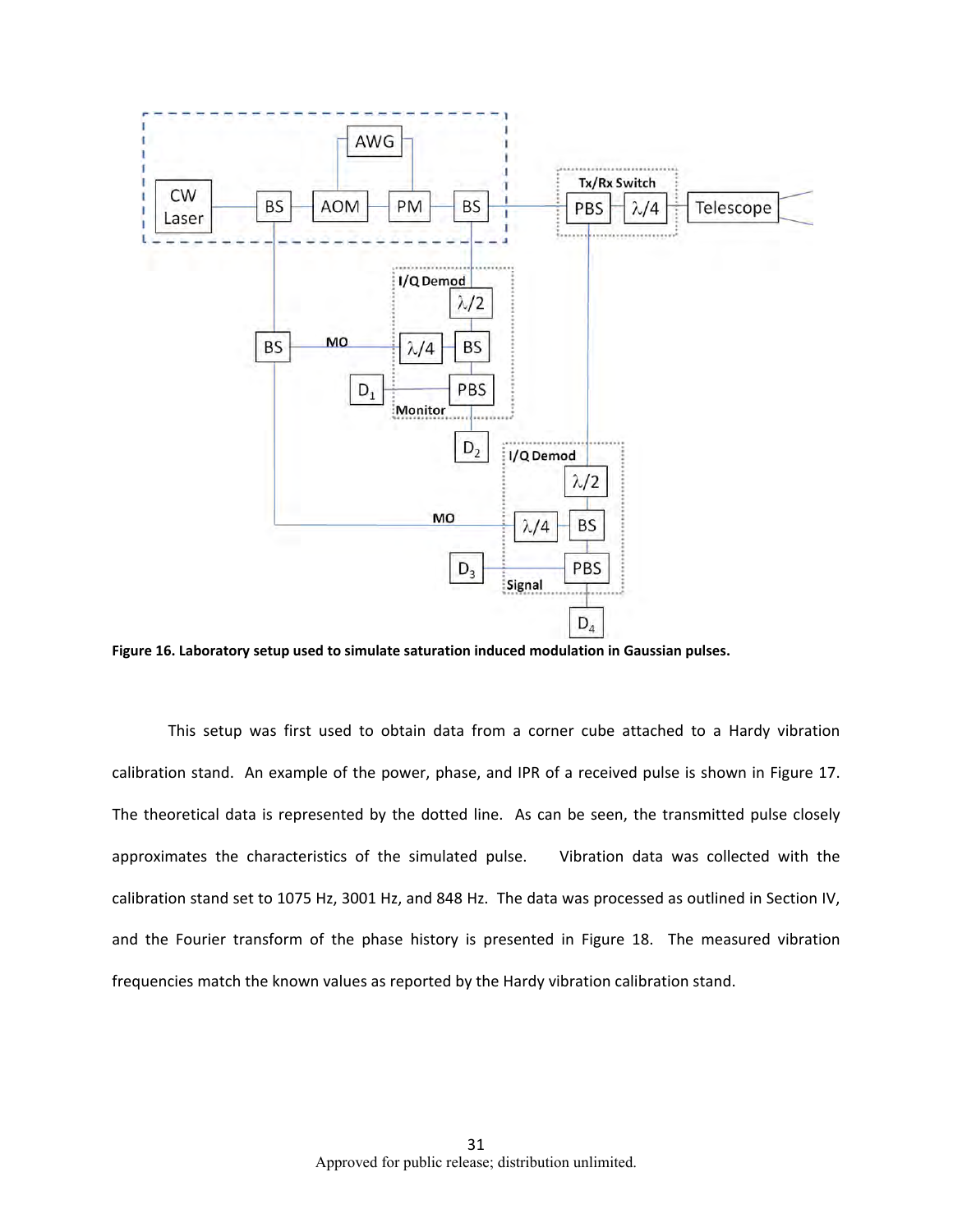

Figure 17. Experimental (solid line) and theoretical (dashed line) results for the (a) pulse profile, (b) phase **modulation, and (c) IPR of Gaussian pulses with a phase modulation characteristic of a saturated SOA.** 



Figure 18. Processed vibrometry data for a corner cube vibrating at 1075 Hz (top), 3001 Hz (middle) and 848 Hz (bottom). The data was obtained using pulses with a phase modulation characteristic of a saturated SOA.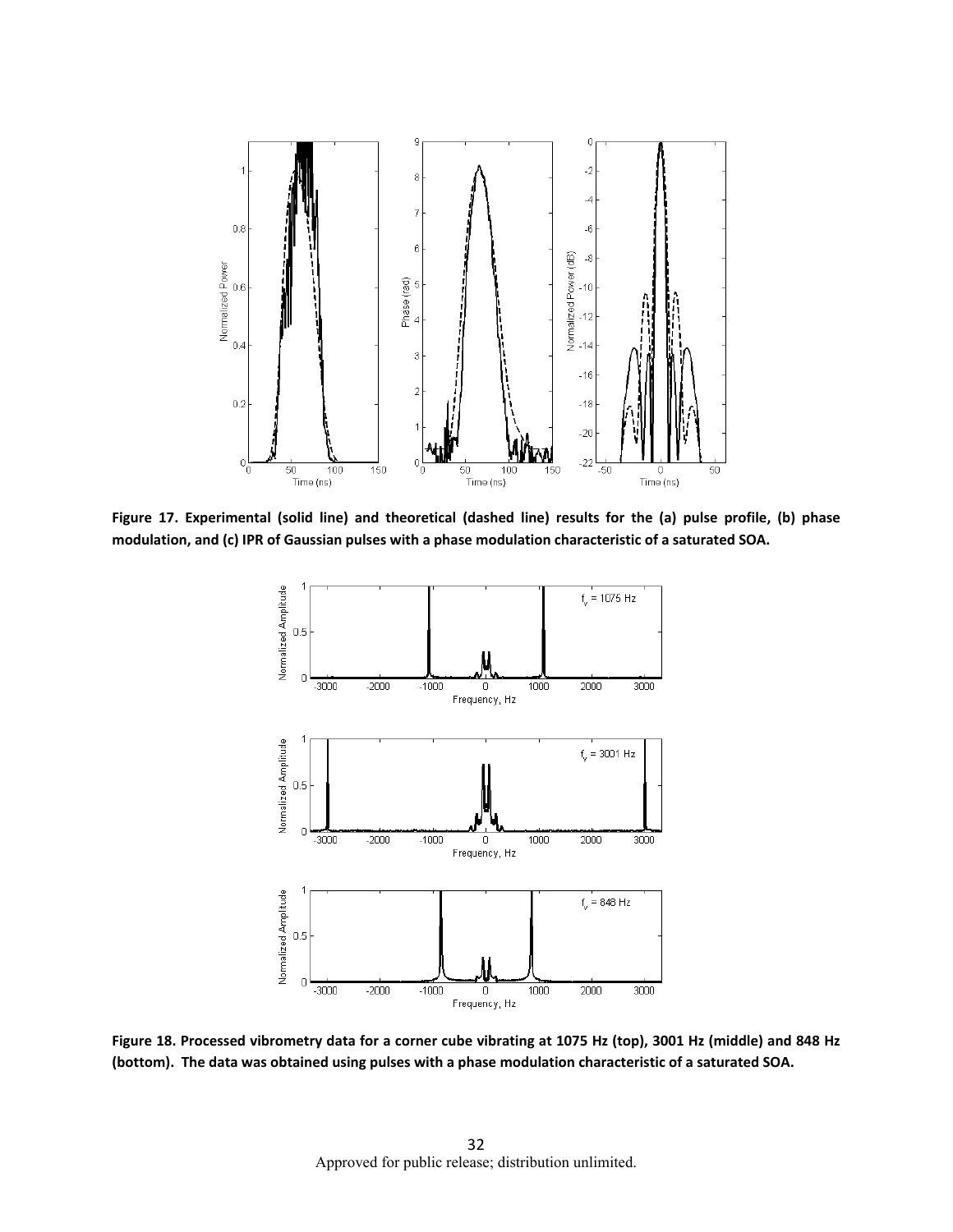This setup was also used to obtain data from a translating target, which was a corner cube attached to a pendulum. For this data set, a 3 inch telescope was placed behind the transmit/receive switch. The data was processed as outlined in Section IV, and the results are presented in Figure 19. Figure 19 (a) shows the received signal power as a function of fast and slow time. Figure 19 (b) is the result after the fast-time matched filter is applied, showing compression in the fast-time domain. Figure 19 (c) is the result after the full 2‐D matched filter has been applied, which yields the location of the corner cube in fast-time (range) and slow-time (cross-range). A cross-section of the matched filter output in fast-time and slow-time are shown in Figure 19 (d) and (e), respectively. Here, the dotted lines represent the theoretical results. As can be seen, the experimental results closely match the theoretical results, although the experimental results experience higher noise levels.



Figure 19. Processed SAL data for a corner cube attached to a pendulum. The (a) received signal power, (b) output of the fast-time matched filter, and (c) subsequent output of the slow-time matched filter are presented. A cross-section of the 2-D matched filter output is shown in (d) fast-time and (e) slow-time for both experimental (solid line) and theoretical (dotted line) data. The data was obtained using pulses with a phase **modulation characteristic of a saturated SOA.**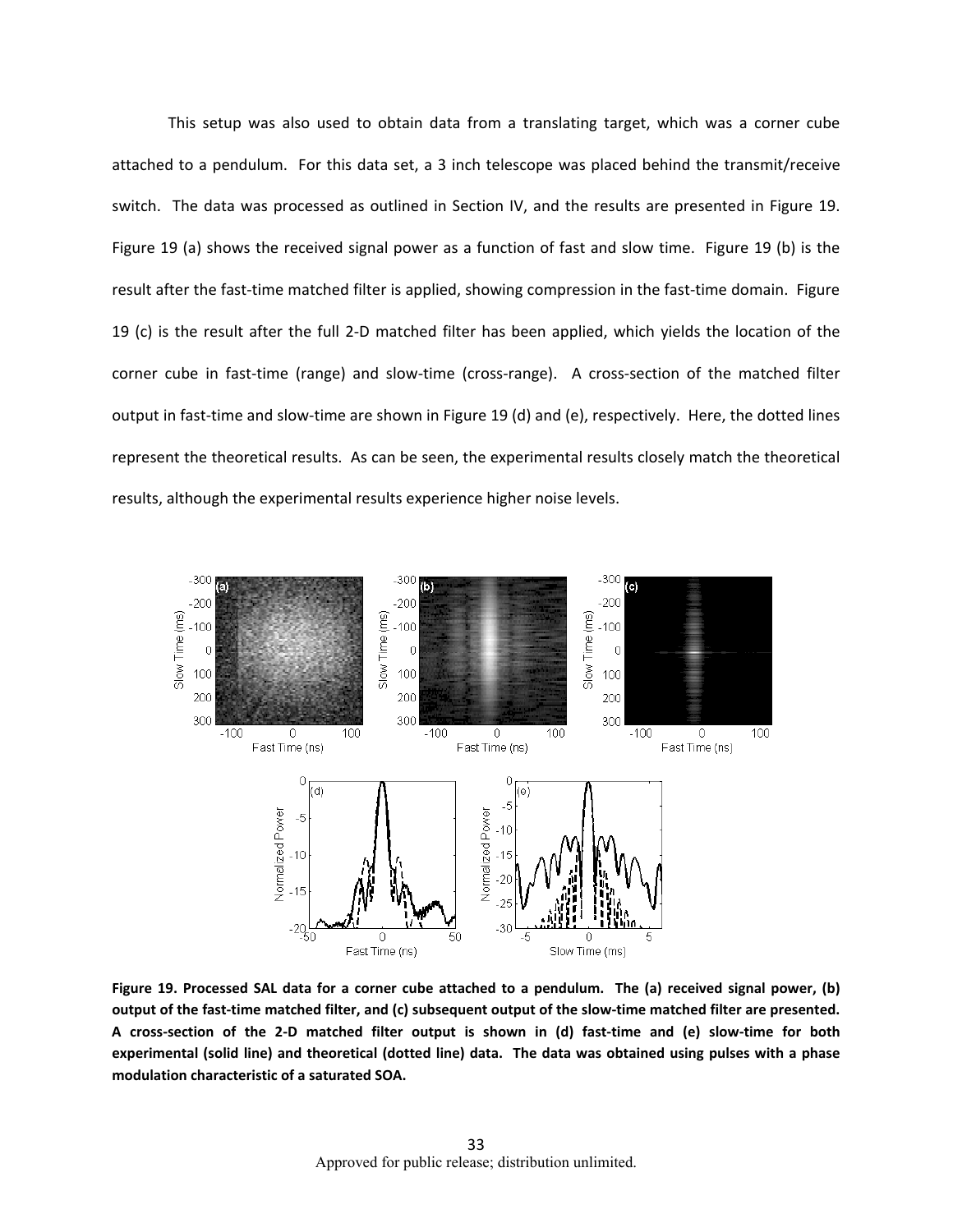This proof of concept experiment shows that pulses with the phase and amplitude modulation expected from a saturated SOA can be collected from vibrating and translating targets, and compressed via matched filtering techniques to yield the location of the target in range.

#### **X. Conclusion**

By exploiting the saturation induced phase modulation of a SOA as bandwidth, the range resolution of a laser radar system can be improved, or the pulse duration requirements of the transmitter can be relaxed. The phase modulation depends on the carrier lifetime, saturation energy, unsaturated gain, and chirp parameter of the SOA. An optimum carrier lifetime exists for a given input pulse duration, striking a balance between the increased bandwidth due to increasing the magnitude of the phase modulation, and the broadening of the IPR due to the asymmetry of the phase modulation. For a nominal matched filter, variations in the pulse duration or pulse energy on the order of  $\pm 10\%$  do not significantly degrade the matched filter response. Exploiting the phase modulation induced by the SOA allows the SOA to serve two purposes, amplifying and modulating the transmit pulse. As compared to traditional techniques using LFM pulses on the order of tens of microseconds in duration, this allows for the transmission of shorter pulses that are less sensitive to target motion, and eliminates the need for hardware associated with LFM. However, the IPR experiences higher sidelobe levels and a decreased ISLR as compared to the IPR for traditional LFM. The phase modulation, amplitude modulation, and resulting fast-time IPR for a notional SOA were presented and simulated in a laboratory demonstration using a vibrating target and a translating target.

This effort was supported in part by the United States Air Force Research Laboratory and the Ladar and Optical Communications Institute (LOCI) at the University of Dayton. The authors wish to